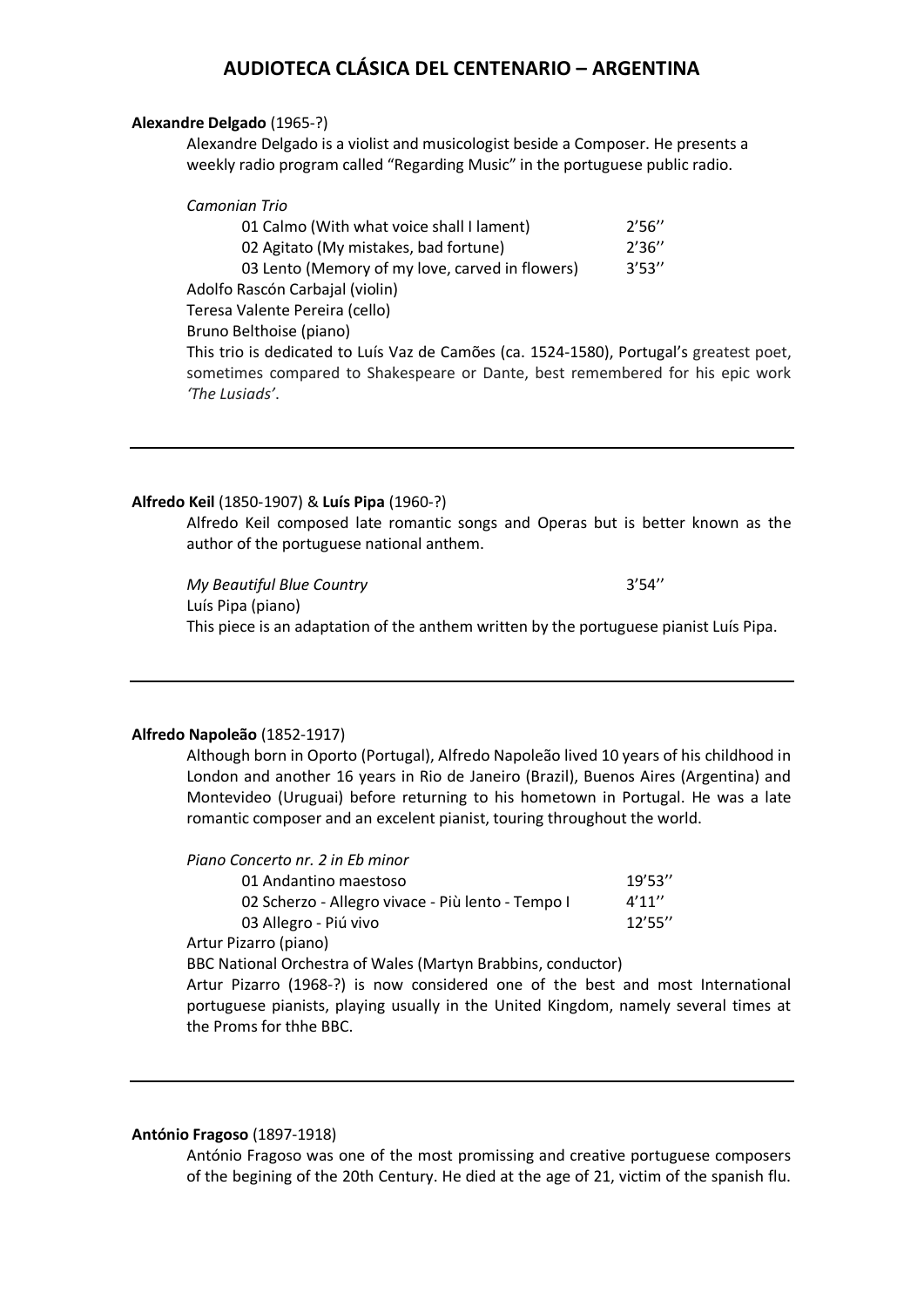His music is mainly melancholic and shows some influence by Debussy and Fauré music.

*Trio in C Sharp minor for violin, cello and piano*

| I Allegro moderato         | 10'36'' |
|----------------------------|---------|
| II Molto lento             | 6'10''  |
| III Scherzo - Molto vivace | 2'41''  |
| IV Allegro vivo            | 6'13''  |
| Carlos Damas (violin)      |         |
| Jian Hong (cello)          |         |
| Jill Lawson (piano)        |         |
|                            |         |

### **António Marques Lésbio** (1639-1709)

The adopted surname of this portuguese Composer ('Lésbio') derived from the greek island Lesbos, due to its association as the origin of lyric poetry. He was chapel master of the portuguese king Peter II and composed mainly sacred music, namely Vilancicos. Some of his music has Castilian lyrics due to the Spanish rule in Portugal right before his lifetime (the so called Philippine dynasty).

| Tened, tened humanos                                | 4'32'' |
|-----------------------------------------------------|--------|
| Vozes Alfonsinas (Manuel Pedro Ferreira, conductor) |        |

### **António Pinho Vargas** (1951-?)

Pinho Vargas is better known in Portugal as a jazzmen then as a contemporary music Composer. In his twenties he had a notable success as a jazz pianist, but he shifted at the age of 36, studying music at the Rotterdam Conservatory and becoming an influent teacher of musical composition at the Lisbon Music Highschool.

| De Profundis                                 |        |
|----------------------------------------------|--------|
| 01 De profundis                              | 2'26'' |
| 02 Domine                                    | 1'24'' |
| 03 Si iniquitates                            | 1'12'' |
| 04 Quia apud                                 | 2'26'' |
| 05 Sustinuit                                 | 1'01'' |
| 06 Speravit                                  | 0'52'' |
| 07 A custodia matutina                       | 2'26'' |
| 08 Quia apud Dominum                         | 1'35'' |
| 09 Et ipse redimet                           | 1'37'' |
| Gulbenkian Choir (Paulo Lourenço, conductor) |        |
| Magnificat                                   |        |
| 01 Introitus                                 | 1'11'' |
| 02 Magnificat                                | 2'29'' |
| 03 Et exultavit                              | 1'53'' |
| 04 Quia respexit                             | 2'22'' |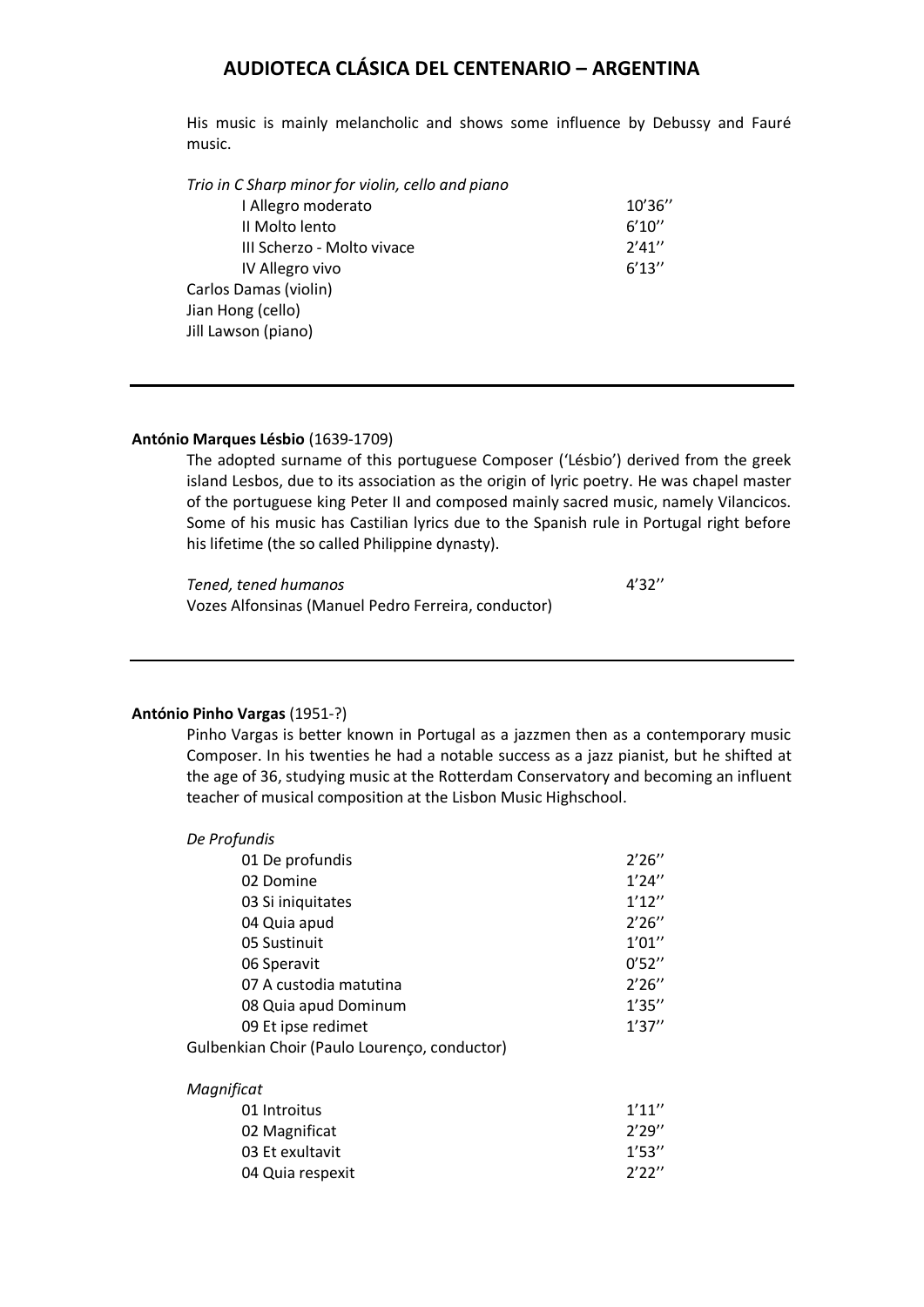| 05 Quia fecit                                                                                  | 3'56'' |
|------------------------------------------------------------------------------------------------|--------|
| 06 Et misericordia                                                                             | 1'23'' |
| 07 Fecit potentiam                                                                             | 3'01'' |
| 08 Deposuit                                                                                    | 3'50'' |
| 09 Esurientes                                                                                  | 3'05'' |
| 10 Suscepit Israel                                                                             | 2'49'' |
| 11 Gloria                                                                                      | 2'02'' |
| 12 Exodus                                                                                      | 2'23'' |
| Gulbenkian Orchestra (Cesário Costa, conductor)<br>Gulbenkian Choir (Paulo Lourenço, director) |        |
|                                                                                                |        |

### **António Victorino D'Almeida** (1940-?)

Victorino D'Almeida is one of the most prolific Portuguese Composer of the last Century. He's a pianist, conductor, and also a writer, a moviemaker and a TV Music Programs director. He's the father of the actress Maria de Medeiros (Pulp Fiction, Henry & June, etc.). He lived for 20 years in Vienna (Austria). He's one of the few Classical music portuguese pianists able to fully improvise an entire concert, and also ready to read almost any piano score at first sight. He's influenced by modern music, as much as contemporary, romantic períod music, jazz, traditional portuguese fado or by composers such as Kurt Weill, Bartók, Nino Rota or Stravinsky.

| Classic Overture, Op. 87                                                | 11'48" |
|-------------------------------------------------------------------------|--------|
| Bruckner Orchestra Linz (António Victorino D'Almeida, conductor)        |        |
| Lisbon Through the Key Hole                                             |        |
| 01 Fado of the Lusitanian Soul                                          | 1'44'' |
| 02 Song of traditions and good behaviour                                | 1'10'' |
| 03 Hommage to Morse                                                     | 0'30'' |
| 04 Parisian dream                                                       | 3'08'' |
| 05 Waltz of the Illiterate                                              | 1'56'' |
| 06 Dialogue between triumphalism and moderation                         | 1'18'' |
| 07 Hommage to Pedro Álvares Cabral                                      | 1'01'' |
| 08 Solidarity with the Malvinas                                         | 1'09'' |
| 09 Tea-time in the Casino                                               | 0'59'' |
| 10 Revolutionary agitation                                              | 1'02'' |
| 11 Inebriated intellectuals in a vegetable market at sunrise            | 1'50'' |
| 12 Apotheosis of a chorus-girl                                          | 3'59'' |
| Lisbon Wind Quintet & 9 Guests (António Victorino D'Almeida, conductor) |        |
| Piano Sonata nr. 4 Sonata Buffa                                         | 16'29" |
| Ingeborg Baldaszti (piano)                                              |        |
| Septet "A Non-Hero's Life", Op. 35                                      |        |
| I Allegro vivo                                                          | 4'29'' |
| II Moderato cantabile                                                   | 4'27'' |
| III Allegro assai                                                       | 7'24'' |
| Lisbon Wind Quintet & 2 Guests                                          |        |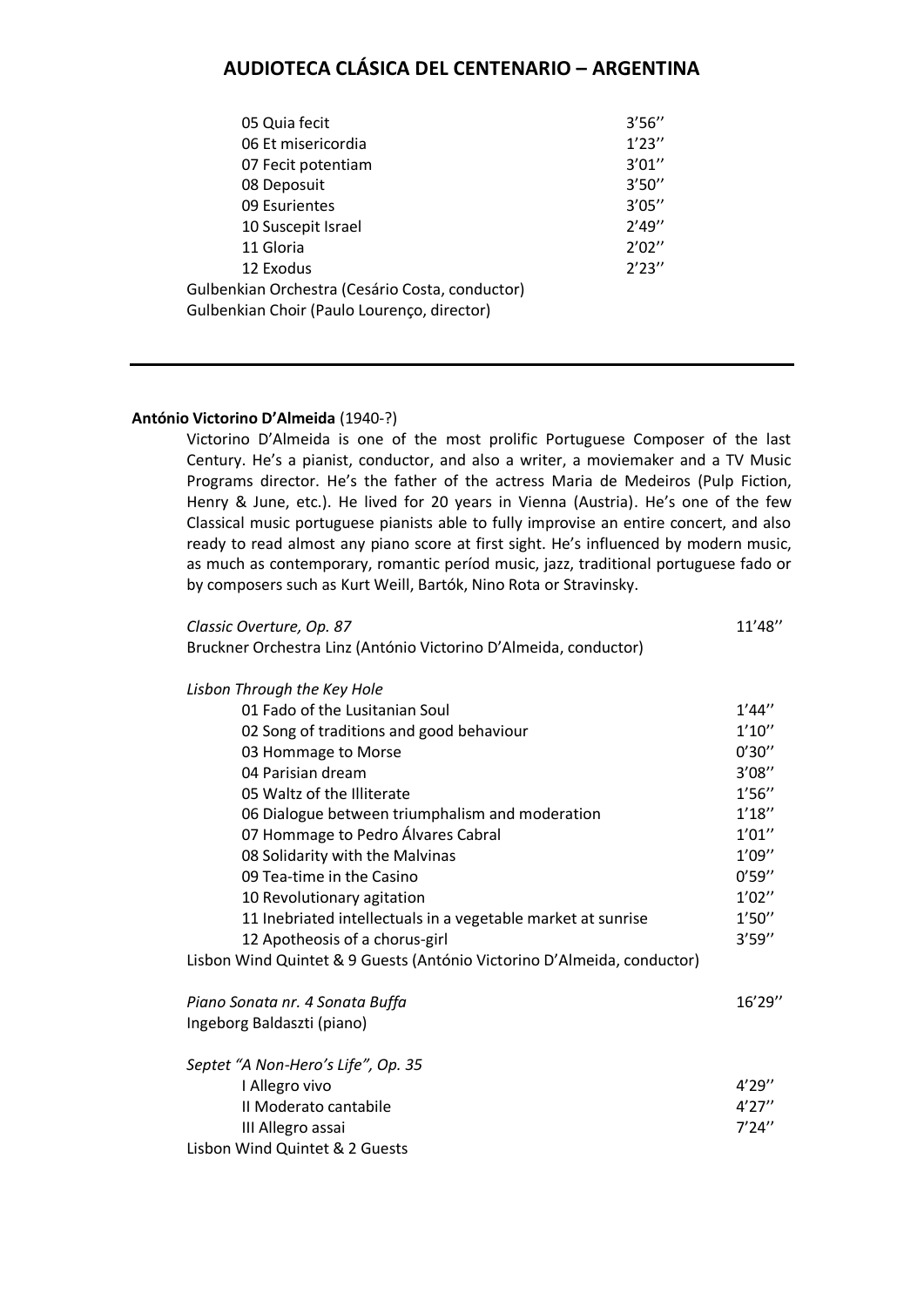| Symphony for a Good Man, Op. 146                                         | 12'40" |
|--------------------------------------------------------------------------|--------|
| Santa Maria da Feira Youth Symphony Orchestra (Paulo Martins, conductor) |        |
| Symphony nr. 1, Op. 21 (dedicated to Benfica Football Club)              |        |
| 11st Movement                                                            | 7'12'' |
| II 2nd Movement                                                          | 8'36'' |
| III 3rd Movement                                                         | 5'45'' |
| IV 4th Movement                                                          | 6'30'' |
| Bulgarian Symphony Orchestra (António Victorino D'Almeida, conductor)    |        |
| The Cherry-orchard, Op. 60                                               |        |
| 01 The ball's overture                                                   | 2'17'' |
| 02 Nostalgic chanter                                                     | 2'06'' |
| 03 The principle of inquietude                                           | 2'17'' |
| 04 Dance of rage and bitterness                                          | 5'03'' |
| 05 Magic's numbers                                                       | 4'17'' |
| 06 Final despair                                                         | 5'00'' |
| João José Gomes dos Santos (piano)                                       |        |
| Evandra Gonçalves (violin)                                               |        |
| Vítor Pereira (clarinet)                                                 |        |
| Paulo Jorge (accordion)                                                  |        |
| António costa (horn)                                                     |        |
| João Azevedo (bassoon)                                                   |        |
| The Circus trapezium number (for Piccolo and tuba), Op. 73               | 2'36'' |
| José Barrocas (piccolo)                                                  |        |
| Ilídio Massacote (tuba)                                                  |        |
| A contrast between two instruments with completely different tessituras. |        |
| The Jew, Op. 34                                                          | 18'08" |

Portuguese New Filarmonia (Álvaro Cassuto, conductor)

This piece evokes the portuguese jewish dramatist António José da Silva (1705-1739), known in his lifetime as "The Jew". He was born in Brazil but lived mainly in Portugal as a lawyer and above all as an author of corrosive satires aiming some high society and powerful characters and therefore pursued by the portuguese Inquisition, subjected to torture and ultimately convicted to death by fire in a dramatic ending witnessed by his wife.

*To the memory of my Attic (for harp, percussion and celesta), Op. 120* 10'27'' Carlos Seixas (celesta) Carmen Cardeal (harp) Elizabeth Davis (percussion) Carlos Almeida (percussion) Lídio Correia (percussion) Abel Cardoso (percussion) Pedro Silva (percussion)

*Uneasiness on the tambourine, Op. 122* 4'53'' Elizabeth Davis (marimba) Carla Seixas (piano) Carmen Cardeal (harp) Carlos Almeida (tambourine)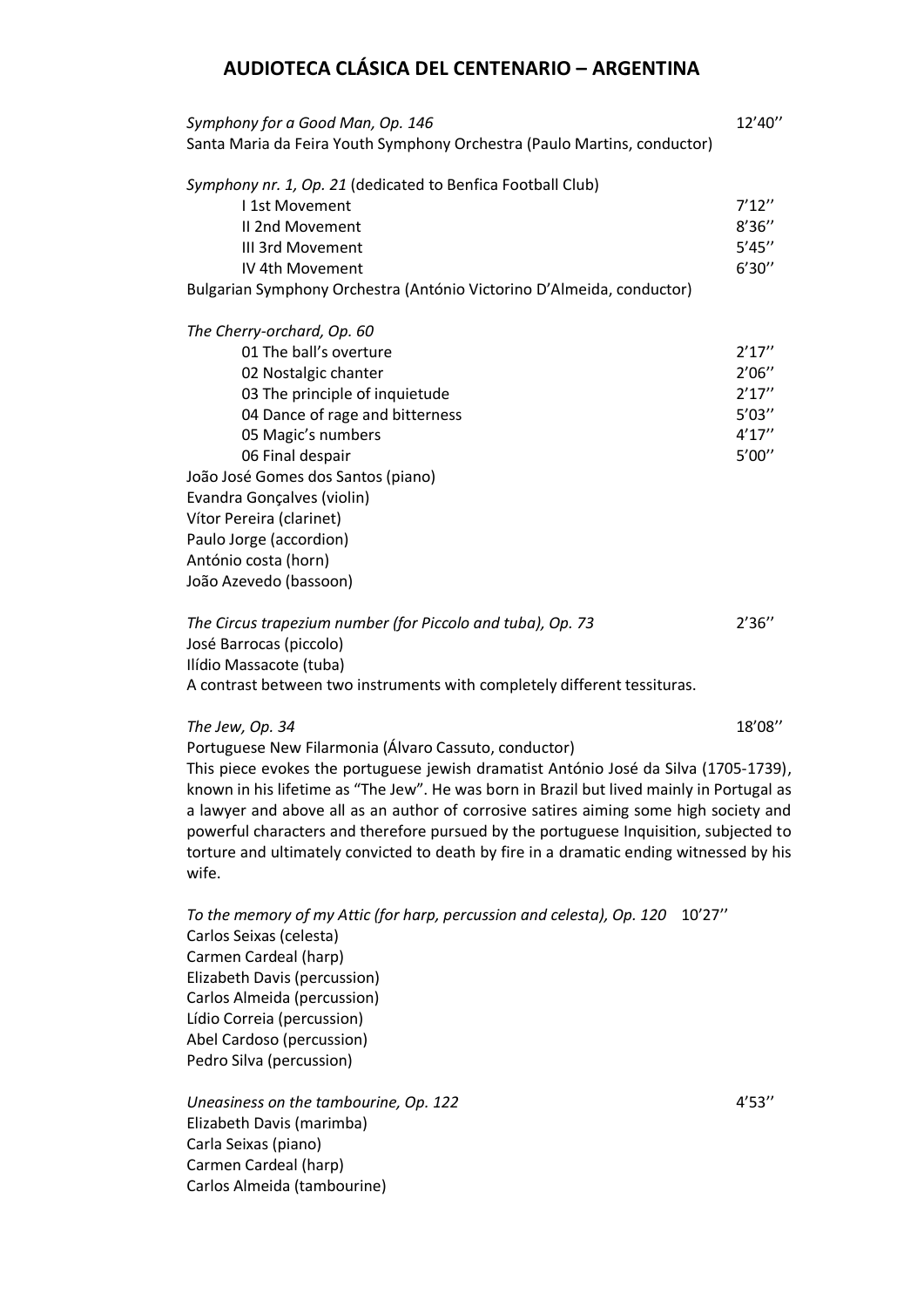Variations on a Revue Theme, Op. 61 17'44" Lisbon Wind Quintet & 9 Guests (António Victorino D'Almeida, conductor) Revue is a popular style of Portuguese Theater based on comic short sketches.

Wind *Quintet, Op. 66* 9'32" Lisbon Wind Quintet

### **Armando José Fernandes** (1906-1983)

Armando José Fernandes was a neoclassical Portuguese Composer that made part of the "group of four" (with Jorge Croner Vasconcelos, Fernando Lopes-Graça, and Pedro do Prado) who dominated mid-20th-century Portuguese music. After studying at the National Conservatory of Lisbon, he won a three-year scholarship to Paris and became a pupil of Nadia Boulanger.

| Sonata for Viola and Piano |        |
|----------------------------|--------|
| 01 Allegro com spirito     | 3'57'' |
| 02 Quasi allegretto        | 4'10'' |
| 03 Presto assai            | 3'59'' |
| Alexandre Delgado (viola)  |        |
| Bruno Belthoise (piano)    |        |
| Sonatina                   |        |

| 01 Allegretto grazioso | 2'36'' |
|------------------------|--------|
| 02 Tempo de folia      | 2'58'' |
| 03 Allegro non tropo   | 1'34'' |

Nella Maissa (piano)

Nella Maissa lived 100 years (1914-2014) and played publicly almost until her death. She was one of the most important pianists in Portugal during the 20th Century. She was of jewish origin and came to Portugal in 1939 as a war refugee from Italy. She had piano lessons with Alfredo Casella and recorded Classical and Modern Portuguese repertoire and premiered many works.

| <b>Three Pieces</b>                                          |         |
|--------------------------------------------------------------|---------|
| 01 Study                                                     | 2'16''  |
| 02 Hommage to Fauré (Nocturne)                               | 4'52''  |
| 03 Fandango                                                  | 2'01''  |
| Bruno Belthoise (piano)                                      |         |
| Violin Concerto in E                                         |         |
| 01 Allegro assai                                             | 13'30'' |
| 02 Scherzo - Allegretto                                      | 4'44''  |
| 03 Andantino sostenuto                                       | 11'30'' |
| 04 Finale - Molto vivace                                     | 6'23''  |
| Carlos Damas (violin)                                        |         |
| Mission Chamber Orchestra of San Jose (Emily Ray, conductor) |         |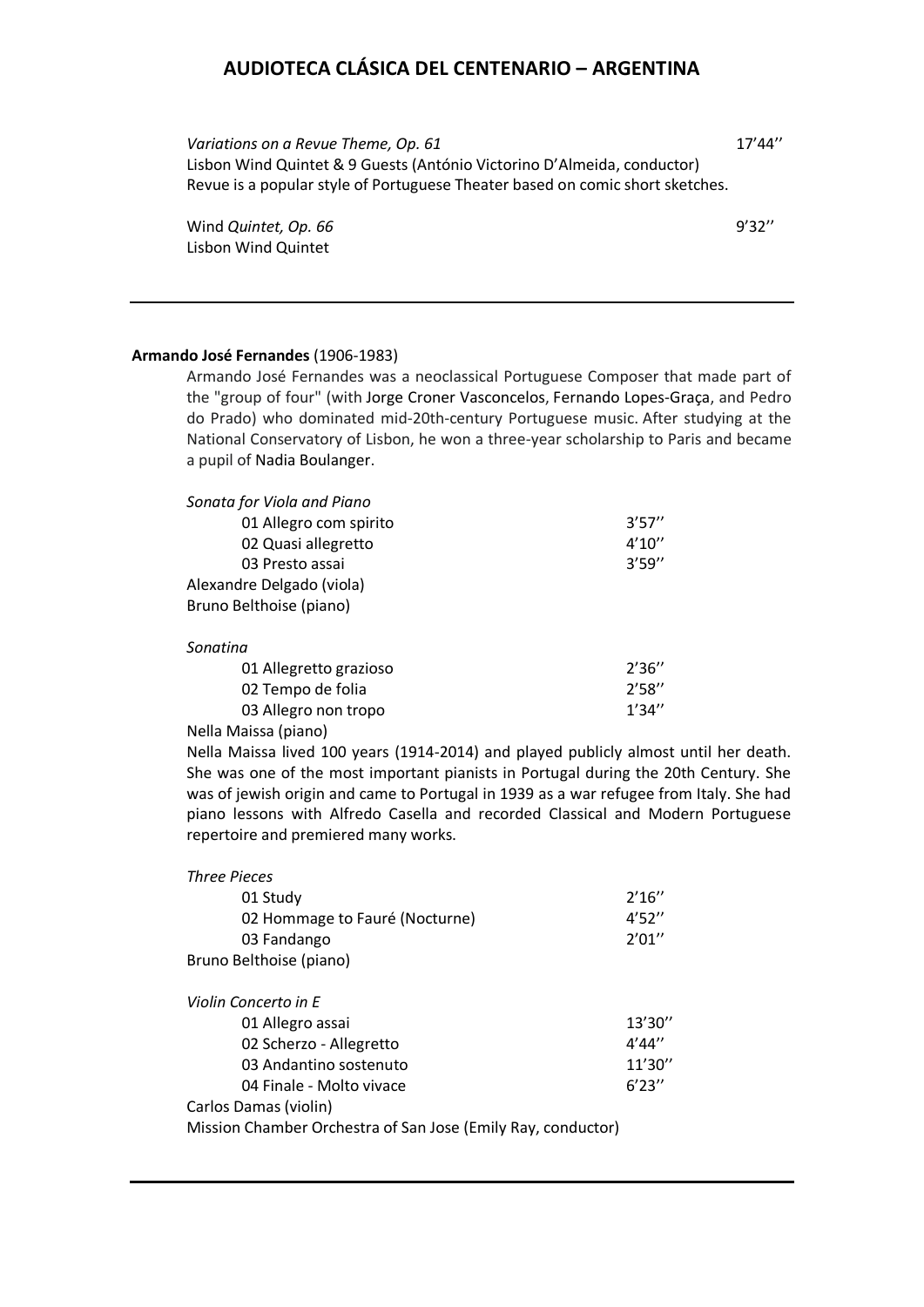#### **Carlos Marques** (1971-?)

Carlos Marques was born in Venezuela as son of a portuguese family. He moved to Portugal at the age of 10 and studied clarinet and composition at Aveiro's University. The Sonata Mari's refers to the latin term "from the Sea".

| 4'04'' |
|--------|
| 3'48'' |
| 3'11'' |
|        |
|        |
|        |

#### **Carlos Seixas** (1704-1742)

Carlos Seixas was the most famous Portuguese composer of the 18th century. An accomplished virtuoso of both the organ and the harpsichord, Seixas succeeded his father as the organist for Coimbra Cathedral at the age of 14. In 1720, he departed for the capital, Lisbon, where he was to serve as the organist for the royal chapel. He met Italian composer Domenico Scarlatti, who was working in Portugal from 1719 to 1728 as appointed director of the court cathedral. The king's brother, Dom António, arranged for Scarlatti to give Seixas harpsichord lessons. Scarlatti heard Seixas playing, and according to a court witness, he commented "I have nothing to teach you, in fact you could give me lessons". Seixa's Concerto in A major and his Bb Symphony became probably the most famous music pieces of the portuguese baroque period.

| Concerto in A major for Harpsichord and Strings                  |        |  |
|------------------------------------------------------------------|--------|--|
| 01 Allegro                                                       | 2'03'' |  |
| 02 Adagio                                                        | 3'30'' |  |
| 03 Giga. Allegro                                                 | 2'32'' |  |
| János Sebestyén (harpsichord)                                    |        |  |
| Liszt Ferenc Chamber Orchestra Budapest (János Rolla, conductor) |        |  |
| Harpsichord Sonata nr. 47 in G major                             | 4'02'' |  |
| Ketil Haugsand (harpsichord)                                     |        |  |
| Symphony in Bb major                                             |        |  |
| 01 Allegro                                                       | 3'35'' |  |
| 02 Adagio                                                        | 2'56'' |  |
| 03 Minuet - Allegro                                              | 2'11'' |  |
| Norwegian Baroque Orchestra (Ketil Haugsand, conductor)          |        |  |

**Cláudio Carneyro** (1895-1963)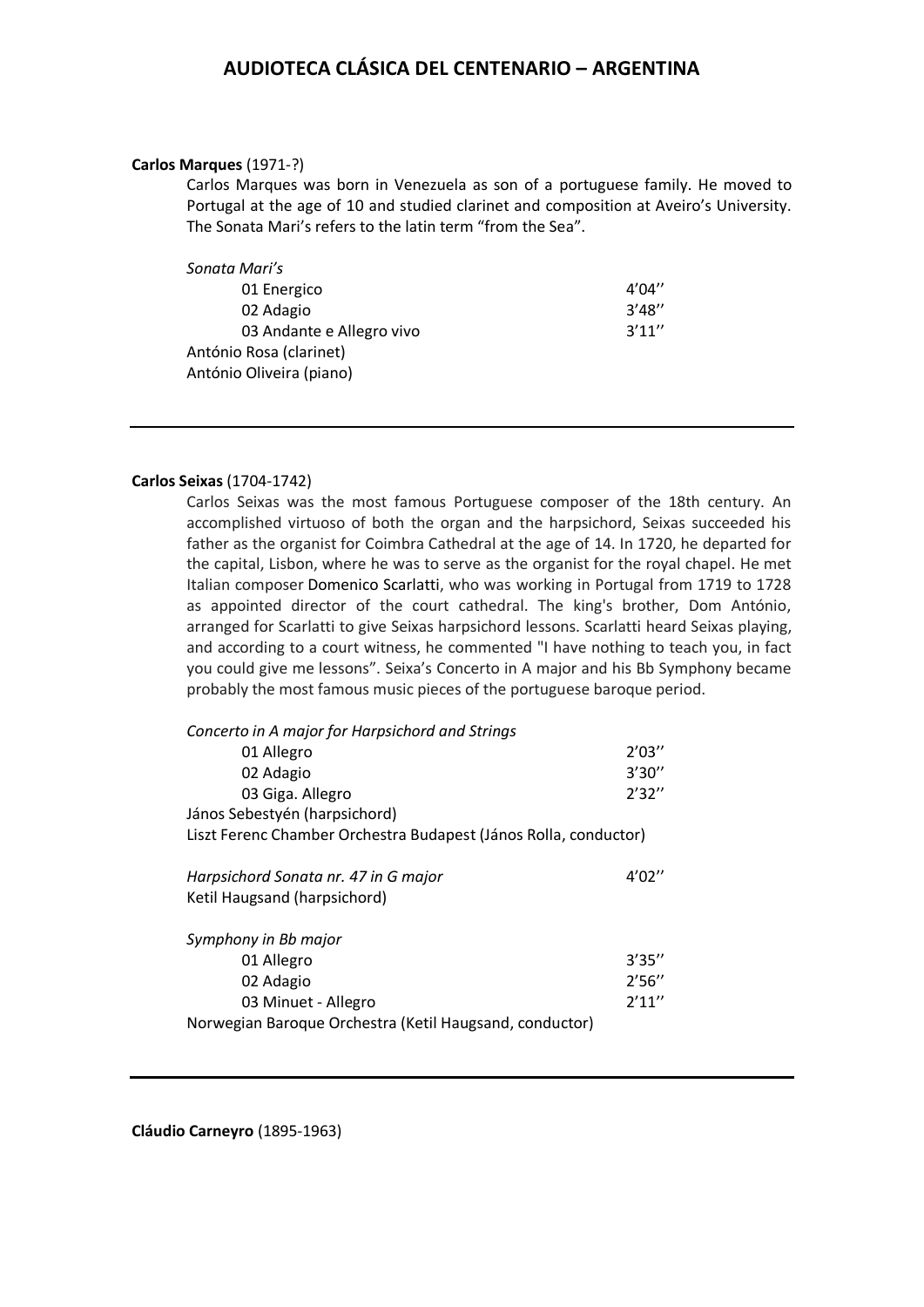Cláudio Carneyro was pupil of Charles-Marie Widor and Paul Dukas in Paris, and was one of the most well respected Portuguese composers of his time, living in Oporto, the second major city in Portugal, known for its rich musical environment.

*Portugalesas*

01 Our Lady of Carmo 02 The Holy Spirit at Dawn 03 Thistle I 04 Thistle II 05 Malhão Dance and Our Lady of Almurtão RDP Symphony Orchestra (Silva Pereira, conductor)

### **Daniel Davis** (1990-?)

Daniel Davis was born in Oporto (Portugal) within a family of english origin. He studied in Lisbon Music Highschool and some of his works won already major prizes in Portugal. In 2020 he became one of the Young Composers in Residence for the London Philarmonic Orchestra and Composer in Residence of the World New Music Days 2020 in New Zealand.

#### *Travels*

| 01   Moderato                                | 2'26'' |
|----------------------------------------------|--------|
| 02 Il Lento                                  | 3'11'' |
| 03 III Prestissimo                           | 2'48'' |
| 04 IV Presto                                 | 1'04'' |
| Ensemble Darcos (Nuno Côrte-Real, conductor) |        |

### **Daniel Schvetz** (1955-?)

Daniel Schvetz was born in Buenos Aires (Argentina). He took piano and composition courses at the Buenos Aires Catholic University. He participated as a composer in several theatre plays, having written music for many Spanish speaking poets, namely Federico García Lorca, Jorge Luís Borges and Pablo Neruda. He also composed music for different chamber ensembles, solo piano, choir and orchestra. He lectured at the Danzas National School nr. 2 in Buenos Aires and moved to Portugal, Lisbon, in 1990. He's presently teaching composition at the Lisbon's National Conservatory.

**Moderato Tangabile** 4'48" Sérgio Carolino (tuba)

Daniel Schvetz (piano)

Sérgio Carolino (1973-?) is actually the most notable portuguese tuba player with international recognition, multiple prizewinner, soloist member of the Oporto Casa da Música Symphony Orchestra, playing with equal mastery both classical music and jazz repertoire.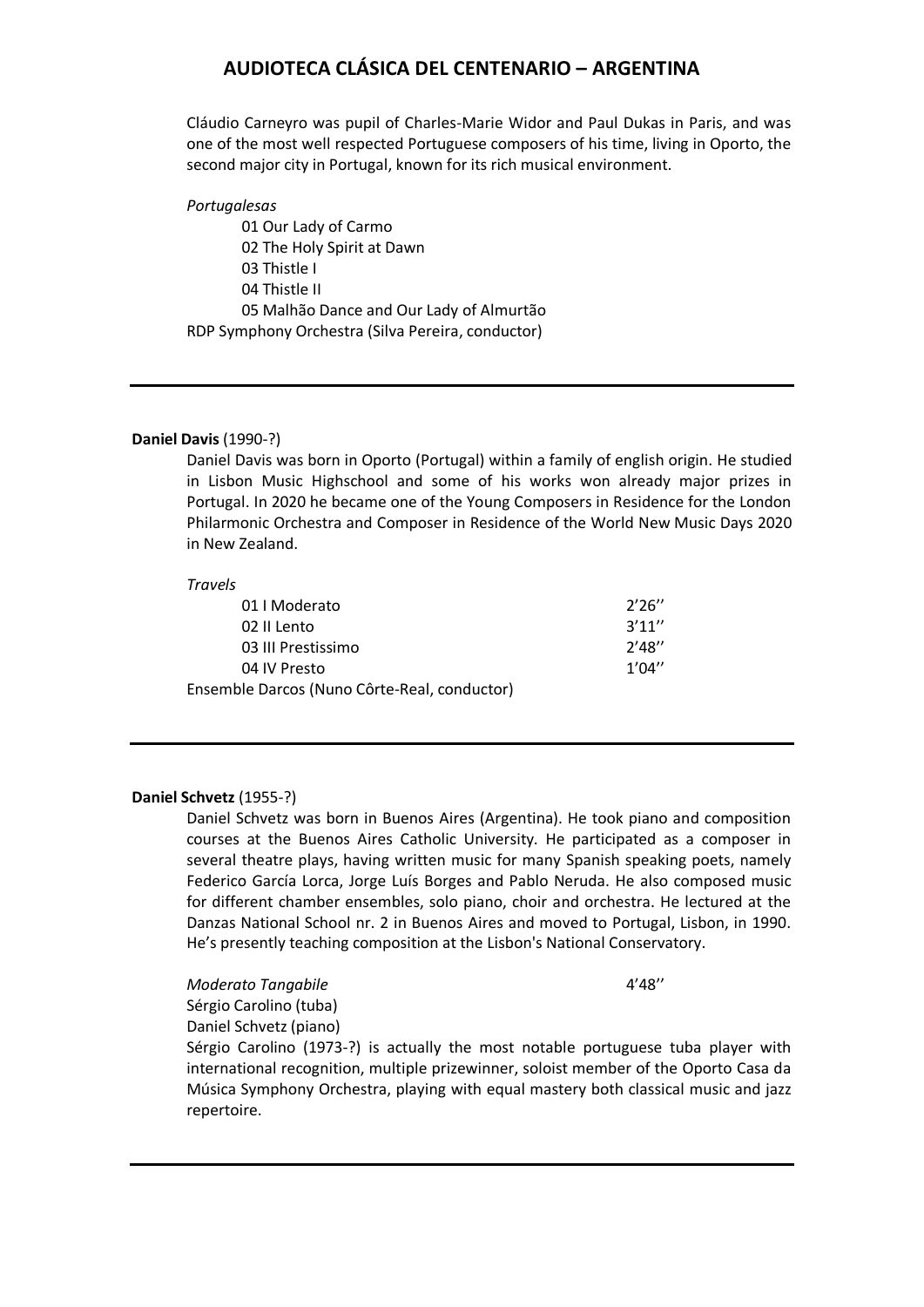#### **David de Souza** (1880-1918)

David de Souza was a cellist composer. He studied for 6 years in Leipzig Conservatory with Julius Klengel, and returned to Portugal to teach at the National Conservatory. He composed mainly chamber pieces and died at the age of 38 victim of the spanish flu.

Russian Rhapsody **7'34''** Pedro Neves (cello) António Ferreira (piano)

### **Eurico Carrapatoso** (1962-?)

Carrapatoso is one of the most well-respected portuguese composers nowadays. He teaches composition at the National Conservatory in Lisbon. His works are mainly neoclassical and sometimes based on popular music.

### *Seven Epigrams to Francisco de Lacerda*

| 01 Ex abrupto (allegro marcatissimo e un poco brutale)                           | 2'12'' |
|----------------------------------------------------------------------------------|--------|
| 02 Ex nihilo (largo, addolorato e molto simplice)                                | 2'24'' |
| 03 Ostinato (allegro giocoso)                                                    | 0'41'' |
| 04 Ballo (vivo)                                                                  | 1'43'' |
| 05 Ostinato II (allegro, obsessivo)                                              | 1'00'' |
| 06 Ex nihilo II (lento, molto flessibile, onirico)                               | 2'27'' |
| 07 Ex abrupto (allegro ritmico e molto feroce)                                   | 1'45'' |
| Opus Ensemble                                                                    |        |
| (Ana Bela Chaves, viola; Olga Prats, piano; Alejandro Erlich Oliva, double bass) |        |

This work pays hommage to the portuguese composer Francisco de Lacerda (1869- 1934)

| Seven Pieces in a Boomerang Shape                       |        |
|---------------------------------------------------------|--------|
| 01 Abrupt I - Loving I - Hasty I                        | 5'31'' |
| 02 Rude                                                 | 1'08'' |
| 03 Hasty II - Loving II - Abrupt II                     | 5'41'' |
| Lisbon Sinfonietta (Vasco Pearce de Azevedo, conductor) |        |

This piece has a symetrical structure evoking a boomerang trajectory.

*Ten Vocalises for Leonor and Bows*

| 01 The Chorinho (Baby Crying) of My Son Antônio | 2'17'' |
|-------------------------------------------------|--------|
| 02 Adagietto for Olarinda                       | 1'31'' |
| 03 What the Breeze of Évora Tells Me            | 2'36'' |
| 04 Slowly Rodriguez El Messicano                | 1'56'' |
| 05 Vocalise with the Shape of Alvites           | 1'29'' |
| 06 Vocalise with the Shape of Escalhão          | 1'55'' |
| 07 Silvester, The Pizzicat                      | 1'13'' |
| 08 What the Breeze of Beja Tells Me             | 2'13'' |
| 09 Adagietto with the Shape of a Gondola        | 4'15'' |
| 10 Nô-Nô's (Leonor) Christmas                   | 2'37'' |

Lisbon Sinfonietta (Vasco Pearce de Azevedo, conductor)

This work is like a puzzle, reflecting many personal views of the composer, expressing namely the love for his wife and children (Leonor and António), evoking his parents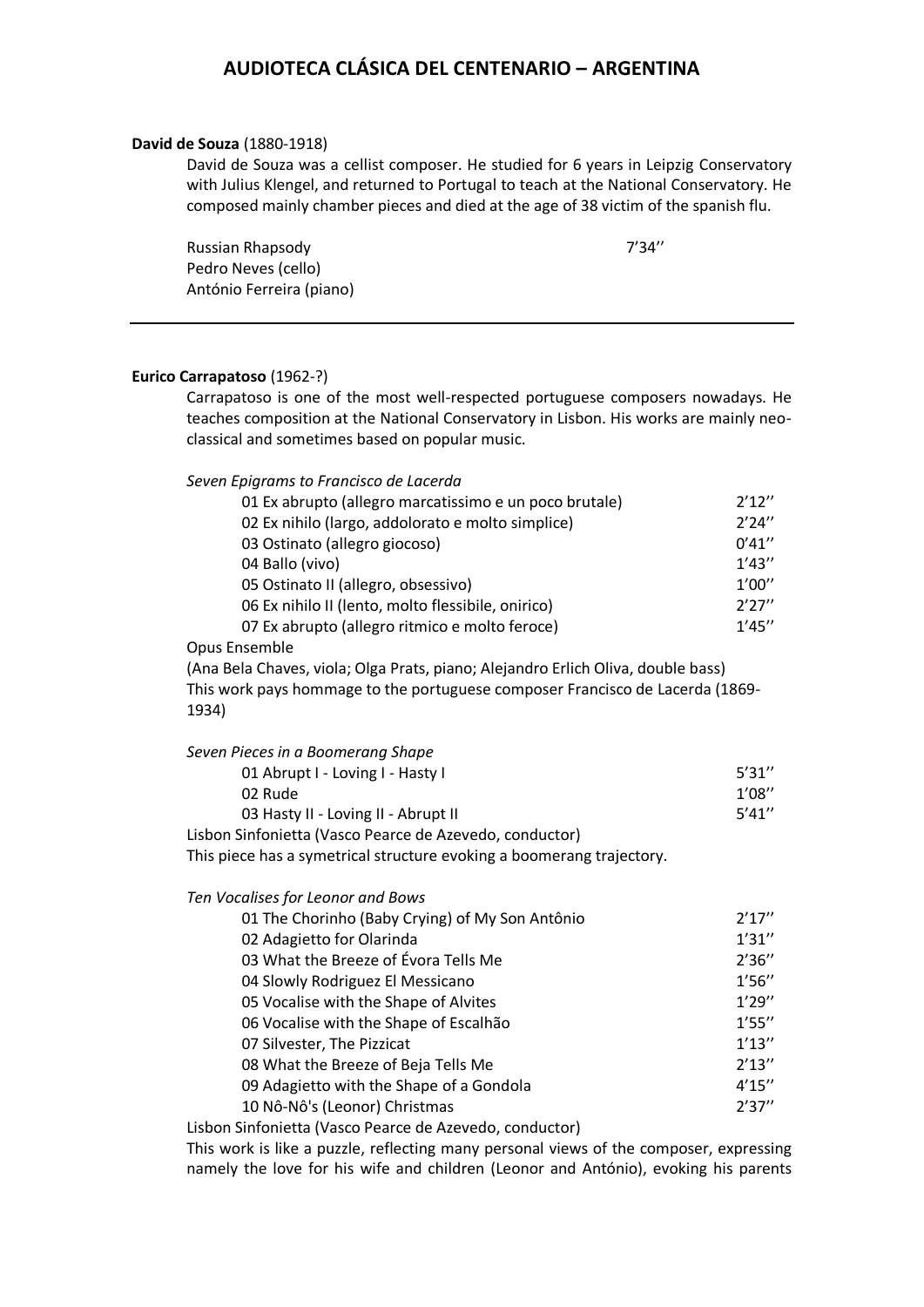birthplaces, the funny cartoons of his childhood, and the inspiring Southern Portugal villages and landscapes with its breezy plains.

| What The Tropical Wind Tells Me                                |        |
|----------------------------------------------------------------|--------|
| 01 Tiko funa                                                   | 1'35'' |
| 02 Sapo cululú                                                 | 2'24'' |
| 03 Tuendi oko komunda                                          | 1'51'' |
| 04 Nanguiriche                                                 | 3'42'' |
| 05 Vangelo                                                     | 2'04'' |
| Lisbon Chamber Choir (Teresita Gutierrez Marques, conductor)   |        |
| Pieces inspired by traditional songs of Mozambique and Angola. |        |
|                                                                |        |

### **Fernando de Almeida** (1600-1660)

Fernando de Almeida was pupil of the renowned portuguese polyphonist Duarte Lobo (1565-1646). Fernando worked as a composer in some Convents, namely in Lisbon and Tomar. King John IV loved his music but this didn't saved him of being jailed and accused of offending the Master Priest of the Convent. At the end, he was sentenced 10 years in prison, losing his status and being strictly fed with bread and water. He was also forced to take part in a repentant procession carrying a lit candle pouring hot wax in his hands. He didn't lived long enough to surpass all these punishments. He died one year later and was buried in a mass grave without any funeral rite.

*Feria Quinta in Coena Domini, Ad Matutinum* (Matins for Maundy Thursday)

| Responsorium I In monte oliveti           | 3'07'' |
|-------------------------------------------|--------|
| Responsorium II Tristis est anima mea     | 3'39'' |
| Responsorium III Ecce vidimus eum         | 4'55'' |
| Responsorium IV Amicus meus               | 3'31'' |
| Responsorium V Judas mercator pessimus    | 2'13'' |
| Responsorium VI Unus ex discipulos        | 3'25'' |
| Responsorium VII Eram quasi agnus         | 3'40'' |
| Responsorium VIII Una hora                | 3'29'' |
| Responsorium IX Seniores populi           | 3'37'' |
| Capella Patriarchal (João Vaz, conductor) |        |
|                                           |        |

#### **Fernando Lopes-Graça** (1906-1994)

Lopes-Graça was one of the major and most prolific portuguese composers ever. He was influenced by Portuguese popular music and by modern composers such as Bela Bartók (1881-1945) or Igor Stravinsky (1882-1971) and by the portuguese Composer Francisco de Lacerda (1869-1934). He made part of the "group of four" (with Armando José Fernandes, Jorge Croner Vasconcelos, and Pedro do Prado) who dominated mid-20th-century Portuguese music. Lopes-Graça was a member of the Portuguese Comunist Party and strenuously opposed the portuguese far right dictatorship and its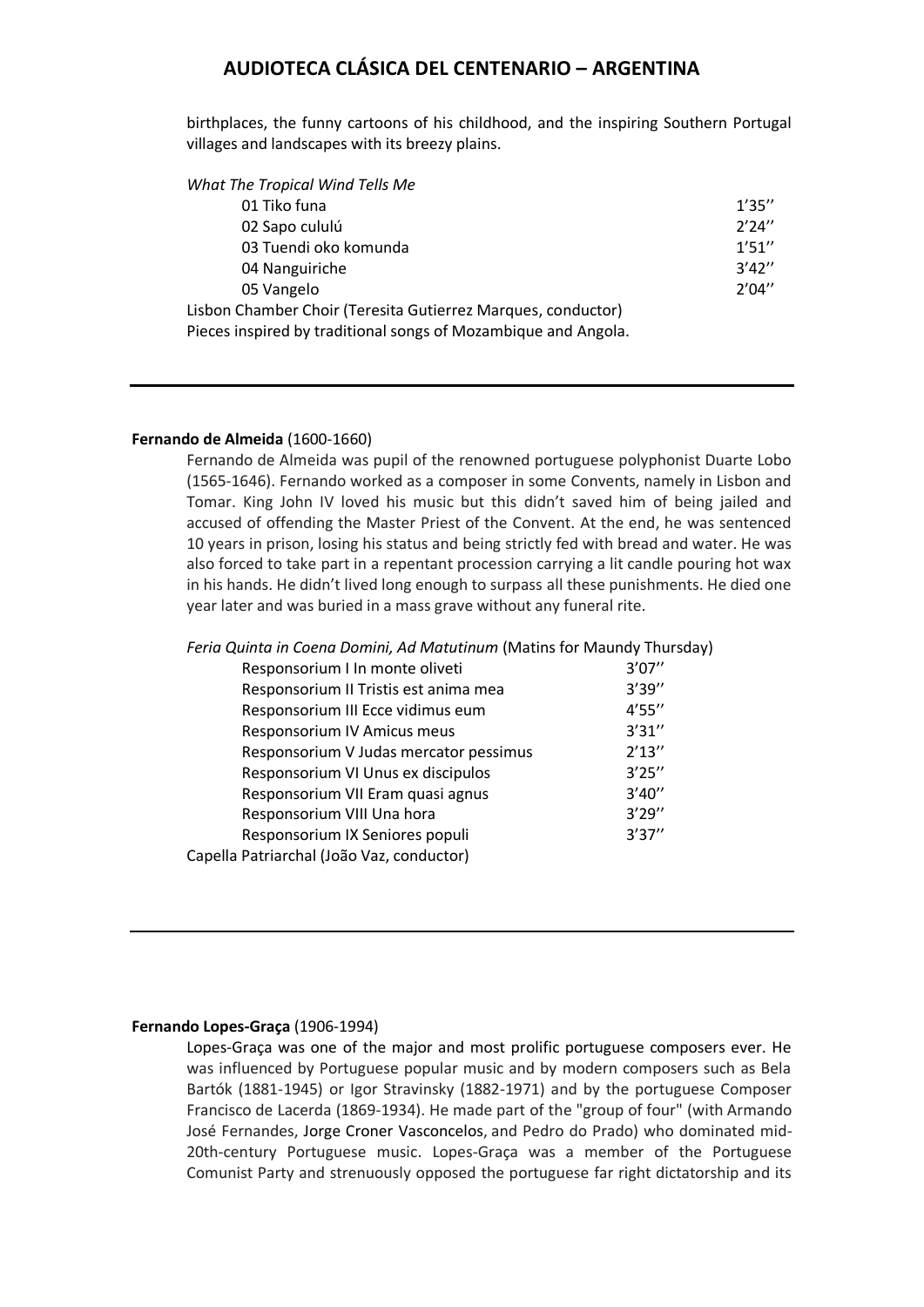leader António Oliveira Salazar. He was arrested several times for his active role protesting against the regime during his studies not only in music but also in History and Philosophy in Lisbon University. Some of his musical works, namely the *Heroic Songs*, were banned. Later, already as a music teacher, he was expelled from public service due to his political beliefs. He engaged anyway in political activity against the regime until the Revolution of 1974, keeping his job as musicologist writer and private teacher. The new Democratic regime recognized the cultural contribution of Lopes-Graça rewarding him with a honorary degree and with the highest national cultural distinction, the Order of Prince Henry.

| Concertino for Piano, Strings, Brass and Percussion<br>Helena Sá e Costa (piano) | 15'15" |
|----------------------------------------------------------------------------------|--------|
| Budapest Philharmonic Orchestra (János Sándor, conductor)                        |        |
| Divertimento for Wind Instruments, Timpani, Percussion, Cellos and Double Basses |        |
| 01   Opening                                                                     | 2'52'' |
| 02 II Country Break                                                              | 3'00'' |
| 03 III Choral                                                                    | 2'54'' |
| 04 IV Intermezzo                                                                 | 2'44'' |
| 05 V Fandango                                                                    | 2'22'' |
| 06 VI Eclogue                                                                    | 2'58'' |
| 07 VII Finale                                                                    | 3'59'' |
| Budapest Philharmonic Orchestra (János Sándor, conductor)                        |        |
| <b>Heroic Songs</b>                                                              |        |
| 01 Acordai (Wake up)                                                             | 1'48'' |
| 02 Jornada (Journey)                                                             | 1'10'' |
| 03 Combate (Combat)                                                              | 1'53'' |
| Ricercare Choir (Pedro Teixeira, conductor)                                      |        |
| In Memoriam Béla Bartók, Op. 126 Suite nr. 7                                     |        |
| 01 Prelude                                                                       | 1'14'' |
| 02 Nocturne                                                                      | 2'43'' |
| 03 Rythmic Scherzo                                                               | 1'03'' |
| 04 Serenade                                                                      | 2'33'' |
| 05 Pastoral                                                                      | 2'33'' |
| 06 Treno                                                                         | 3'00'' |
| 07 Toccata                                                                       | 1'36'' |
| António Rosado (piano)                                                           |        |
| Portuguese Regional Songs                                                        |        |

| 01 O milho da nossa terra (The maize of our Land)                    | 1'37'' |
|----------------------------------------------------------------------|--------|
| 02 Eu venho da macelada (I come from Camomile harvest)               | 1'44'' |
| 03 A moda da Rita (Rita's song)                                      | 3'00'' |
| 04 Quatro laços da dança dos paulitos (Four loops from sticks dance) | 1'56'' |
| 05 Camponeza, camponeza (Peasant woman, peasant woman)               | 1'34'' |
| Ricercare Choir (Pedro Teixeira, conductor)                          |        |

| Symphony for Orchestra                      |         |
|---------------------------------------------|---------|
| 01 Rhapsodic Allegro - Allegro non troppo   | 12'12'' |
| 02 Intermezzo - Allegretto, quasi andantino | 8'15''  |
| 03 Passacaglia - Moderato                   | 16'31'' |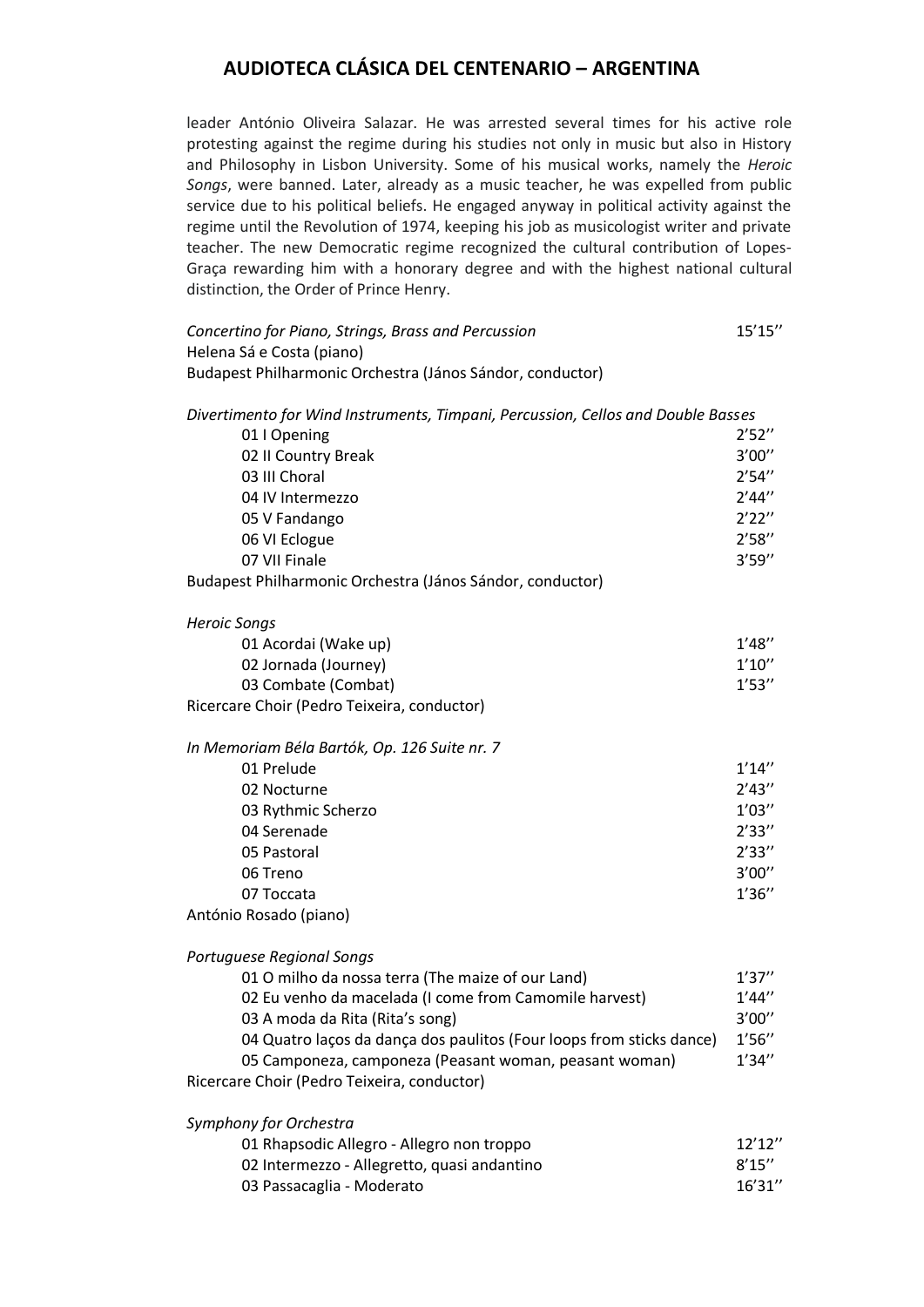Polish Baltic Philharmonic Orchestra in Gdansk (Mário Mateus, conductor)

### **Filipe da Madre de Deus** (1630-1688)

Filipe da Madre de Deus was born in Lisbon, during the philippine (spanish) rule. He was a skilled composer and vihuelist at the court of Philip IV of Spain (Philip III of Portugal until 1640). In 1654, John IV of Portugal heard about the notoriety of Madre de Deus in Madrid and hired him for the Portuguese court. His sucessor King Afonso VI nominated Madre de Deus as master of the royal chamber music, but as the king was later considered insane and replaced by a regent, all his employees were taken off the royal payroll. Thus, Filipe da Madre de Deus had to return to Spain in 1668 and retired to the monastery of the barefooted Mercedarians of San Laureano in Seville. He continued as chapel master of this monastery until at least 1688, the year of his last known work.

*Antonya Flaciquia Gasipà* is a negro for five voices evoking an african maid in charge of three little rowdy white children, two girls and a boy, called Antonia, Francisca and Gaspar (which in creoule are named as Antonya, like little Antonia, Flaciquia, like little Francisca, and Gasipà, like Gaspar). The children cause constant headache to the african maid. The text is quite theatrical, sounds like a comedy and includes many open vowels as a sound complement to the percussion, favoring rhythm dynamics.

*Antonya Flaciquia Gasipà* 17'40'' Huelgas Ensemble (Paul Van Nevel, conductor)

### **Filipe de Magalhães** (1571-1652)

Filipe de Magalhães studied polyphonic music at the famous Évora's Cathedral School with Manuel Mendes (1547-1605) where he was a colleague of the equally renowned polyphonists Duarte Lobo (1565-1646) and Manuel Cardoso (1566-1650). He was considered by his master Manuel Mendes as his favourite student; the latter left his own manuscripts to Magalhães. In 1589 Magalhães replaced Manuel Mendes as master of the Cathedral's Cloister. Later, he went to Lisbon to become a member of the Royal Chapel's choir and then chapel master, a position he held until 1641. While at Évora, he was the teacher of Estêvão Lopes Morago (1575-1630), Estêvão de Brito (1570-1641) and Manuel Correia (1600-1653), who carried on with the music school of Évora's Cathedral in the 16th and 17th centuries. He died in Lisbon.

| Mass O Sovereign Light          |        |
|---------------------------------|--------|
| 01 Kyrie                        | 3'31'' |
| 02 Gloria                       | 3'33'' |
| 03 Credo                        | 4'57'' |
| 04 Sanctus                      | 1'19'' |
| 05 Benedictus                   | 1'41'' |
| 06 Agnus Dei                    | 4'02'' |
| Ars Nova (Bo Holten, conductor) |        |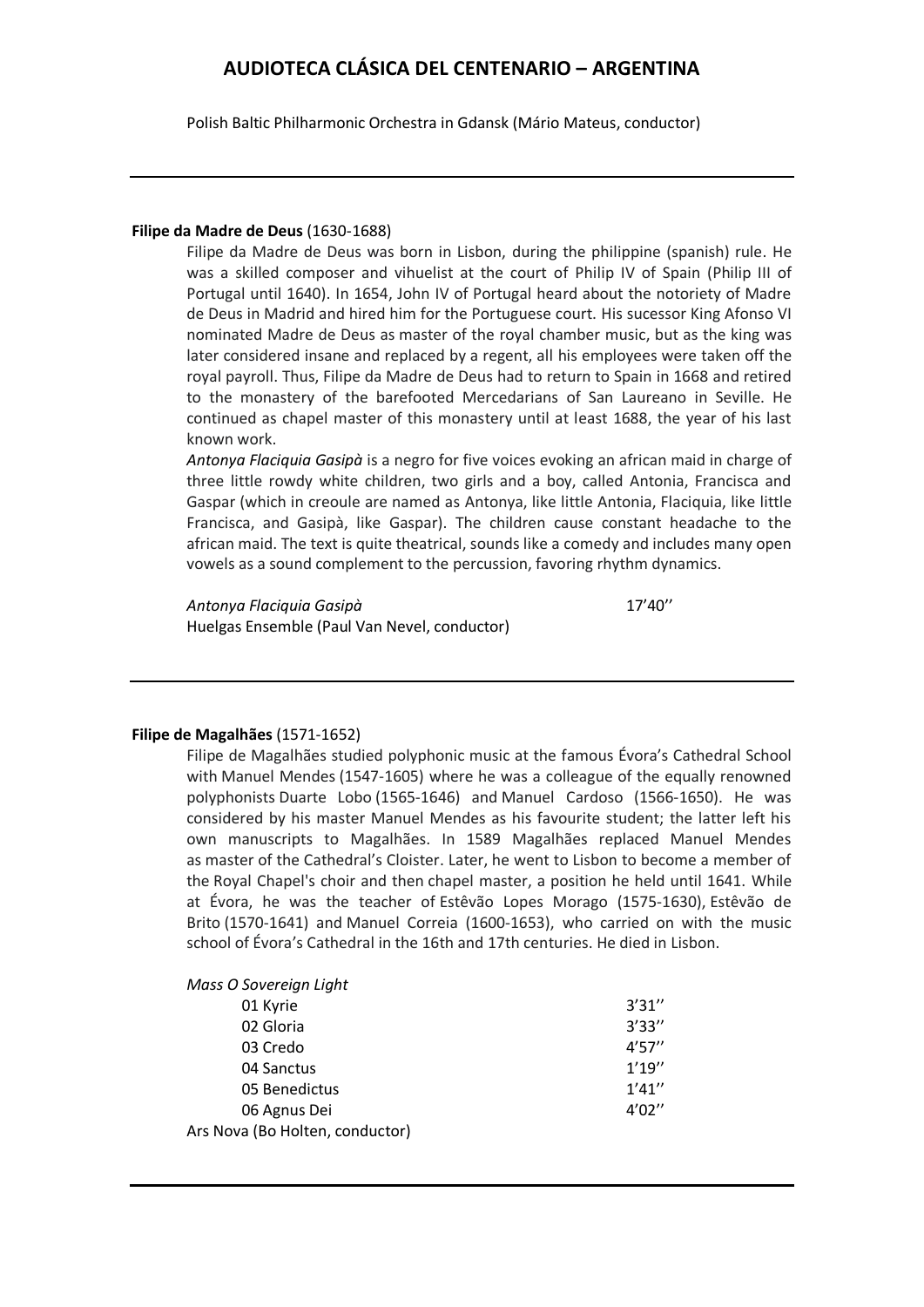### **Francisco António de Almeida** (c. 1700-1755)

Due to his noble origins, Francisco António de Almeida got from King John V a scholarship to study music in Rome from 1722 to 1726. Pier Leone Ghezzi drew his caricature, describing him as "a young but excellent composer of concertos and church music who sang with extreme taste". He returned to Portugal in 1726, where he became organist of the Royal and Patriarchal Chapel. His comic opera *La Pazienza di Socrate* was performed at the royal palace in 1733. It was the first Italian opera staged in Portugal. A contemporary diarist states that Almeida also composed music for the popular performances of Nativity scenes in a Lisbon historic neighborhood. He composed also important sacred music, namely a Te Deum. He probably died in the Lisbon giant earthquake of 1755.

### *La Spinalba (The Mad Old Man)*

| 01 Overture - I Presto                                               | 1'18'' |
|----------------------------------------------------------------------|--------|
| 02 Overture - Il Andantino a mezza voce                              | 3'18'' |
| 03 Overture - III Minuet                                             | 1'05'' |
| 04 Act 1, Scene 1 Recitativo - Ferma Spinalba                        | 3'59'' |
| 05 Act 1, Scene 1 Aria - Com quante lusinghe l'infido inconstante    | 6'10'' |
| 06 Act 1, Scene 2 Recitativo - Lode al ciel che pur giunsi           | 1'56'' |
| 07 Act 1, Scene 2 Aria - Quando m'avrai perduta                      | 5'37'' |
| 08 Act 1, Scene 3 Recitativo - Veramente m'avvedo                    | 2'21'' |
| 09 Act 1, Scene 3 Aria - Eh, t'accheta, t'accheta                    | 1'42'' |
| 10 Act 1, Scene 4 Recitativo - Vespina, che ti par?                  | 0'56'' |
| 11 Act 1, Scene 5 Recitativo - Fermati Elisa                         | 0'35'' |
| 12 Act 1, Scene 5 Aria - Degn'è d'affetto la tua costanza            | 4'34'' |
| 13 Act 1, Scene 6 Recitativo - Che bárbaro rigor!                    | 1'28'' |
| 14 Act 1, Scene 6 Aria - Siete voi della signora                     | 1'38'' |
| 15 Act 1, Scene 7 Recitativo - Non lo diss'io?                       | 0'35'' |
| 16 Act 1, Scene 7 Aria - Lieve fiamma, che semplice e cheta          | 4'38'' |
| 17 Act 1, Scene 8 Aria - Dicea la madre di me zelosa                 | 2'25'' |
| 18 Act 1, Scene 8 Recitativo - Poi tutti uniti                       | 1'26'' |
| 19 Act 1, Scene 8 Aria - Dille che'l primo oggetto                   | 6'19'' |
| 20 Act 1, Scene 9 Recitativo - Prima d'andar, vediam se mi sovviiene | 0'40'' |
| 21 Act 1, Scene 10 Recitativo - Buon'uomo t'aiuti il Cielo           | 0'59'' |
| 22 Act 1, Scene 11 Recitativo - Di grazia galantuomo                 | 0'38'' |
| 23 Act 1, Scene 12 Recitativo - Chi sta là nel giardin?              | 1'54'' |
| 24 Act 1, Scene 13 Recitativo - Altolà traditor                      | 0'28'' |
| 25 Act 1, Scene 13 Recitativo e Aria - E vuoi ammazzarmi signor      | 2'13'' |
| 26 Act 1, Scene 14 Recitativo - Ma, mi scusa signor, donde tant'ira? | 2'10'' |
| 27 Act 1, Scene 14 Duetto - Son questi i giuramenti?                 | 3'59'' |
| 28 Act 2, Scene 1 Recitativo - Oh disperata me, oh me infelice       | 1'36'' |
| 29 Act 2, Scene 1 Aria - Tu l'consola, tu l'invola del sentier       | 4'16'' |
| 30 Act 2, Scene 2 Recitativo - Quanto mi fa pietà                    | 1'01'' |
| 31 Act 2, Scene 3 Recitativo - Vaga Elisa                            | 0'44'' |
| 32 Act 2, Scene 3 Aria - Sia ver che si desti fra voi tal cimento?   | 3'20'' |
| 33 Act 2, Scene 4 Recitativo - Che intesi!                           | 1'04'' |
| 34 Act 2, Scene 4 Aria - Volle talor per gioco                       | 5'44'' |
| 35 Act 2, Scene 5 Recitativo - E sai ver, che l'ingrata              | 1'43'' |
| 36 Act 2, Scene 5 Aria - Detesto il momento, in cui la mirai         | 2'49'' |
| 37 Act 2, Scene 6 Recitativo - O cieli, o stelle, o numi             | 4'35'' |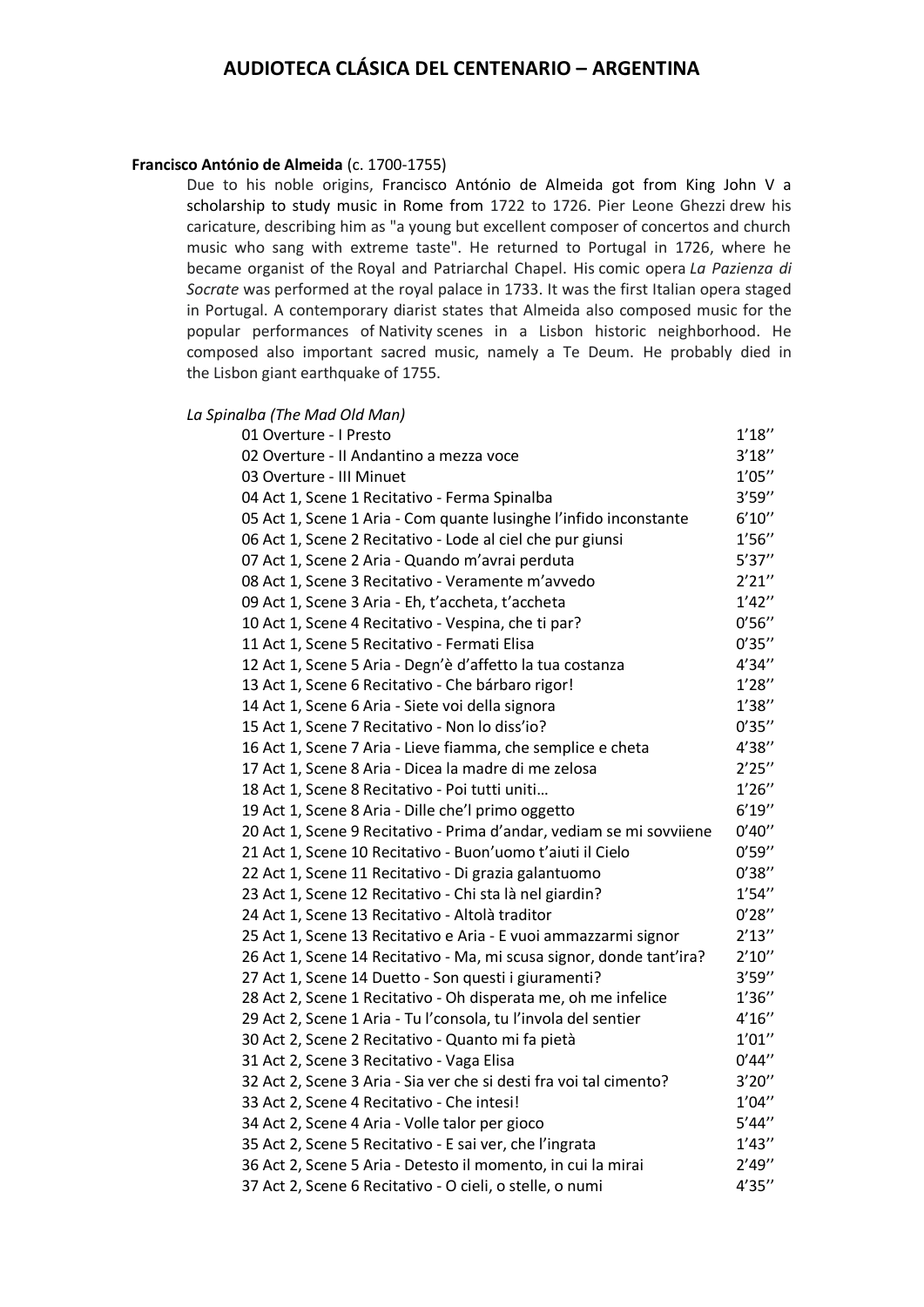| 38 Act 2, Scene 6 Aria - Re di Cocito grave, e severo                            | 2'15'' |
|----------------------------------------------------------------------------------|--------|
| 39 Act 2, Scene 7 Recitativo - Grazie al Ciel, che partì                         | 1'02'' |
| 40 Act 2, Scene 7 Aria e Recitativo - Va' sprofonda nell'Averno                  | 0'46'' |
| 41 Act 2, Scene 8 Recitativo - A dispetto della terra, del mare                  | 4'19'' |
| 42 Act 2, Scene 8 Aria - Tu sei'l desio di questo petto                          | 2'52'' |
| 43 Act 2, Scene 9 Recitativo - Dunque restiam così                               | 1'06'' |
| 44 Act 2, Scene 9 Aria - Come gira a gonfie vele                                 | 6'25'' |
| 45 Act 2, Scene 10 Recitativo - L'antiche mie proteste                           | 1'48'' |
| 46 Act 2, Scene 10 Aria - Se tanto t'adoro                                       | 5'40'' |
| 47 Act 2, Scene 11 Recitativo - Ah che quell'incostanza                          | 0'23'' |
| 48 Act 2, Scene 11 Aria - Un cor, ch'há per costume                              | 6'45'' |
| 49 Act 2, Scene 12 Recitativo - Il ciel già s'oscuro & Scene 13 Recitativo -     |        |
| Quest'è l'ora opportuna di parlar                                                | 3'05'' |
| 50 Act 2, Scene 13 Quartetto - Non fuggirmi o sposo amato                        | 2'52'' |
| 51 Act 3, Scene 1 Recitativo - Ma qual sarà 'l motivo                            | 1'42'' |
| 52 Act 3, Scene 1 Aria - Quello sdegno, ch'è figlio d'amore                      | 8'09'' |
| 53 Act 3, Scene 2 Recitativo - Oh, che vada un po' lui                           | 1'55'' |
| 54 Act 3, Scene 2 Aria - Basta porsi la goniglia                                 | 4'36'' |
| 55 Act 3, Scene 3 Recitativo - Ah, cada Elisa                                    | 3'08'' |
| 56 Act 3, Scene 3 Aria - Con innocente abbraccio                                 | 7'39'' |
| 57 Act 3, Scene 4 Recitativo - Lodato il Ciel                                    | 1'53'' |
| 58 Act 3, Scene 4 Aria - Veggio ben'io, per mia sventura                         | 6'21'' |
| 59 Act 3, Scene 5 Recitativo - Mi trovo sì confuso, che risolver non so          | 0'43'' |
| 60 Act 3, Scene 5 Aria - M'accenni ch'io speri                                   | 4'52'' |
| 61 Act 3, Scene 6 Aria - Luminose superbe procelle                               | 2'30'' |
| 62 Act 3, Scene 6 Recitativo - Oh che diletto, oh che piacer                     | 1'15'' |
| 63 Act 3, Scene 7 Recitativo - Ars longa, vita brévia, occasio praeces           | 3'39'' |
| 64 Act 3, Scene 8 Recitativo - Insomma mi muta a discrezione                     | 4'14'' |
| 65 Act 3, Scene 8 Duetto - Perché così sdegnato                                  | 3'54'' |
| 66 Act 3, Scene 9 Recitativo - Ferma, t'ho giunto al fin                         | 3'18'' |
| 67 Act 3, Scene 9 Aria - Io farò ch'ai piedi tuoi                                | 3'28'' |
| 68 Act 3, Scene 10 Recitativo - Tutto è disposto già                             | 3'25'' |
| 69 Act 3, Scene 10 Vespina - Io bramo il cor contento                            | 2'43'' |
| 70 Act 3, Scene 11 Recitativo - Ma perche tanto tempo celarti a lui &            |        |
| Scene 12 Recitativo - Eccola, non la vedi &                                      |        |
| Last scene Recitativo - T'ho colto traditor                                      | 5'21'' |
| 71 Act 3, Last scene Coro - Fugga il duol, regni la pace                         | 1'00'' |
| Os Músicos do Tejo - The River Tagus Musicians (Marcos Magalhães, conductor)     |        |
| Arsenio, a merchant, Spinalba's father - Luís Rodrigues (bass)                   |        |
| Dianora, Spinalba's step-mother - Cátia Moreso (mezzo-soprano)                   |        |
| Spinalba - Ana Quintans (soprano)                                                |        |
| Ippolito, Spinalba's faithless lover - Fernando Guimarães (tenor)                |        |
| Elisa, Arsenio's niece - Inês Madeira (mezzo-soprano)                            |        |
| Vespina, a servant - Joana Seara (soprano)                                       |        |
| Leandro, Elisa's lover - Mário Alves (tenor)                                     |        |
| Togno, a servant - João Fernandes (bass)                                         |        |
| La Spinalba (The Mad Old Man) is a comedy opera (dramma comico) in three acts to |        |
|                                                                                  |        |

*La Spinalba* (*The Mad Old Man*) is a comedy opera (dramma comico) in three acts to an Italian-language libretto whose author is unknown. It was premiered in 1739 in Lisbon. It shows the influence of Giovanni Battista Pergolesi, whose *La Serva Padrona* was written six years earlier. The orchestra was similar to that of Alessandro Scarlatti, and, unusually for the time, none of the male roles in the opera were sung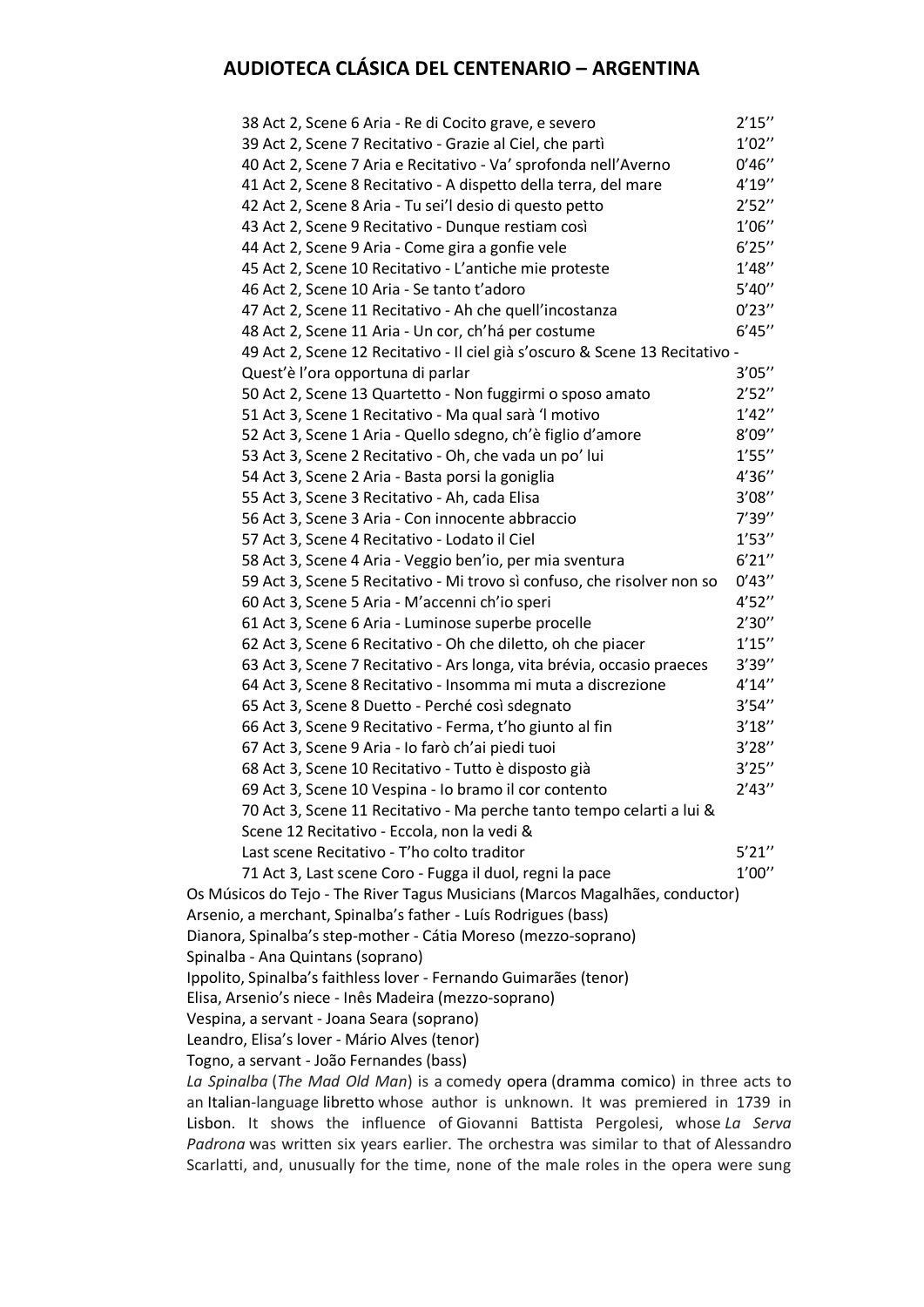by castrati. *La Spinalba*, along with other works by the composer, was thought to have been lost in the 1755 Lisbon terrible earthquake, but it was rediscovered in the 1960s. **Synopsis**

**Act 1**

Dianora asks Spinalba to explain why she had dressed up as a man and left home for two weeks. Spinalba's reply is that she wanted to spy on Ippolito, whom she had met in Florence but is now in Rome. She still loves him, but he has forgotten and abandoned her, and has fallen for her cousin Elisa. Dianora is apprehensive about the possible reaction of Arsenio when he hears Spinalba's story.

*Aria (Spinalba): "Con quante lusinghe l'infido incostante".*

She departs. When Arsenio arrives, Dianora tells him that her daughter was visiting Elisa on her own, and had disguised herself as a man to protect herself. Arsenio is angry - Spinalba has brought shame on the family and it is Dianora's fault.

*Aria (Dianora): "Quando m'avrai perduta".*

Dianora leaves. Elisa arrives with Vespina, and denies that Spinalba had recently visited her, whether or not in disguise.

*Aria (Arsenio): "Eh, t'accheta, t'accheta".*

He leaves. Elisa now confesses to Vespina that she is passionate about Florindo (Spinalba in disguise) and that she feels nothing for either Ippolito or Leandro. Ippolito reaffirms his love for Elisa and tries to make Vespina an ally, but the maid refuses to do anything to help him.

*Aria (Vespina): "Siete voi della Signora".*

She departs, leaving Ippolito alone.

*Aria (Ippolito): "Lieve fiamma, che semplice e cheta".*

Leandro and Togno arrive by boat.

*Duet (Leandro and Togno): "Dicea la Madre di me zelosa/Poscia la nonna, la vecchia accorta".*

Leandro, nervous about courting Elisa, instructs Togno to take a message to her. He leaves.

*Aria (Leandro): "Dille che'l primo oggetto fu".*

Dianora arrives and asks Togno whether he has recently seen a girl dressed as a man. No, he hasn't. She leaves and Arsenio appears, asking exactly the same question. This time, Togno pretends that he has, to Arsenio's bewilderment. After Arsenio has left, Vespina arrives and Togno tells her about the trick that he has played on Arsenio. They laugh so much that Togno forgets what he was supposed to say to Elisa. Ippolito appears, takes Togno to be a rival suitor of Elisa and challenges him. Now Spinalba (disguised as Florindo) arrives in time to save Togno, and he escapes.

*Recitative and Aria (Togno): "E vuoi ammazzarmi, Signor, e perché?".*

"Florindo" tries to convince Ippolito that Elisa is not for him - how can she love him if she discovers that he has abandoned Spinalba?

*Duet (Spinalba and Ippolito): "Son questi i giuramenti?".*

### **Act 2**

Dianora describes Arsenio's madness to Elisa and Vespina: the loss of his daughter has led him to go away with only some food wrapped in a handkerchief. She asks Elisa to convince Arsenio that Spinalba will return soon.

*Aria (Dianora): "Tu'l consola, tu l'invola del sentier".*

Elisa asks Vespina to help, but she has nothing to say. Leandro and Ippolito challenge each other to a duel over Elisa, but she appears and calms them down.

*Aria (Elisa): "Sia ver che si desti frà voi tal cimento?"*

Ippolito departs.

*Aria (Ippolito): "Volle talor per gioco".*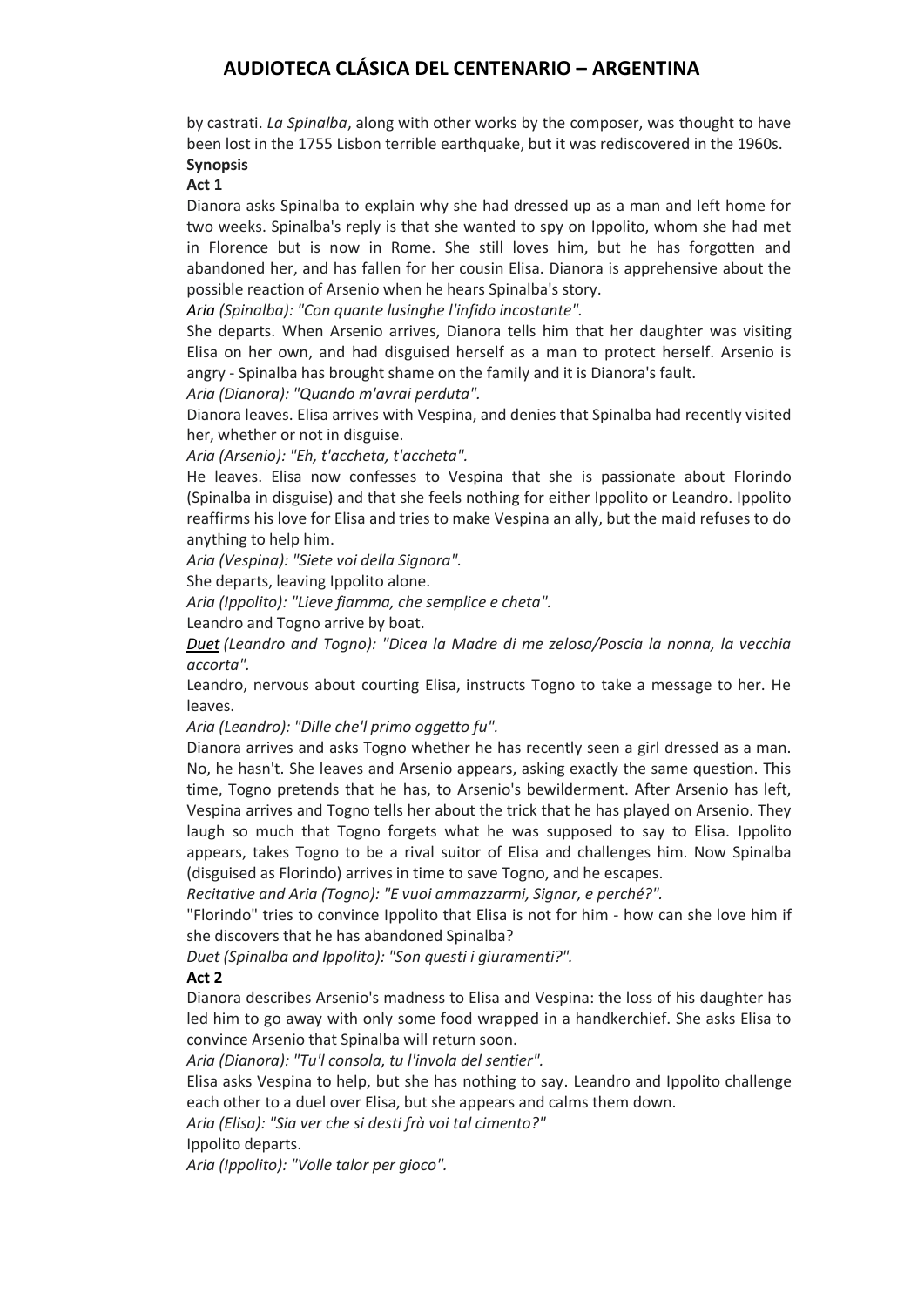Togno joins Leandro and tries to tell him that Arsenio is coming, but Leandro ignores him and goes away.

*Aria (Leandro): "Detesto il momento, in cui la mirai".*

Arsenio, increasingly upset, confuses Togno with Charon, the mythological boatman who transports the souls of the dead across the Styx. He goes off to dress for the journey, first drawing a magic circle around Togno to stop him running away - if he does, he will be pursued by demons.

*Aria (Arsenio): "Re di Cocito, grave e severo".*

Togno, mesmerised, thinks that Vespina, who now arrives, is one of the Furies.

*Aria and recitative (Togno and Vespina): "Và sprofonda nell'inferno".*

He asks her to help him to escape from the circle, but she makes fun of him. However, she takes pity on him, and they arrange to meet in the garden in the evening. Arsenio, still deluded, returns dressed as a sailor, and confuses Vespina with Calliope, a muse who will accompany him to the underworld.

*Aria (Vespina): "Tu sei'l desio di questo petto".* 

*Aria (Togno): "Come gira a gonfie viele".*

Elisa naively declares her love for "Florindo". The disguised Spinalba dare not reveal her secret, and urges Elisa to return to Leandro.

*Aria (Elisa): "Se tanto t'adoro".*

### She departs.

*Aria (Spinalba): "Un cor, ch'ha per costume".*

Night falls. Vespina, waiting for Togno, meets Dianora, who is looking for her husband. They hide as Togno and Arsenio arrive. Arsenio, now completely demented, mistakes Dianora for Proserpina, the goddess of the underworld.

*Quartet (Dianora, Vespina, Togno, Arsenio): "Non fuggirmi, o sposo amato".*

### **Act 3**

Spinalba sends a message via Togno to ask Leandro not to leave the city. In due course, she will be compelled to reveal her true identity, and then Elisa will need her real suitor.

*Aria (Spinalba): "Quello sdegno, ch'è figlio d'amore".*

Dianora, Elisa and Togno agree that the latter, disguised as a doctor, will try to cure Arsenio.

*Aria (Togno): "Basta porsi la gogniglia".*

Elisa is still enamoured of "Florindo", but Dianora finally reveals that not only is he Spinalba in disguise but also that Spinalba loves Ippolito. Elisa decides to return to Leandro.

*Aria (Elisa): "Con innocente abbraccio vò stringerla al mio petto".*

Ippolito and Leandro, agitated, ask Dianora about Elisa's intentions. Dianora tells them that one of them will be happy.

*Aria (Ippolito): "Veggio ben' io, per mia sventura".*

Leandro is in despair.

*Aria (Leandro): "M'accenni ch'io speri, mi scemi l'affanno".*

Arsenio imagines that he is surrounded by a storm. When Togno and Dianora appear, he thinks that Togno, now disguised as a doctor, is Pluto and angrily refuses to take any medicine. Togno throws it in his face and Arsenio flees. Vespina pretends not to recognise the disguised Togno and starts flirting with him, then tells him that Togno does not love her. Togno throws off his disguise, and a furious row develops.

*Duet (Vespina and Togno): "Perché così sdegnato, se l'amor mio tu sei?".*

Dianora finds Arsenio and tells him that his daughter will soon arrive.

*Aria (Dianora): "Io farò ch'ai piedi tuoi".*

Togno and Vespina are reconciled.

*Aria (Vespina): "Io bramo il cor contento".*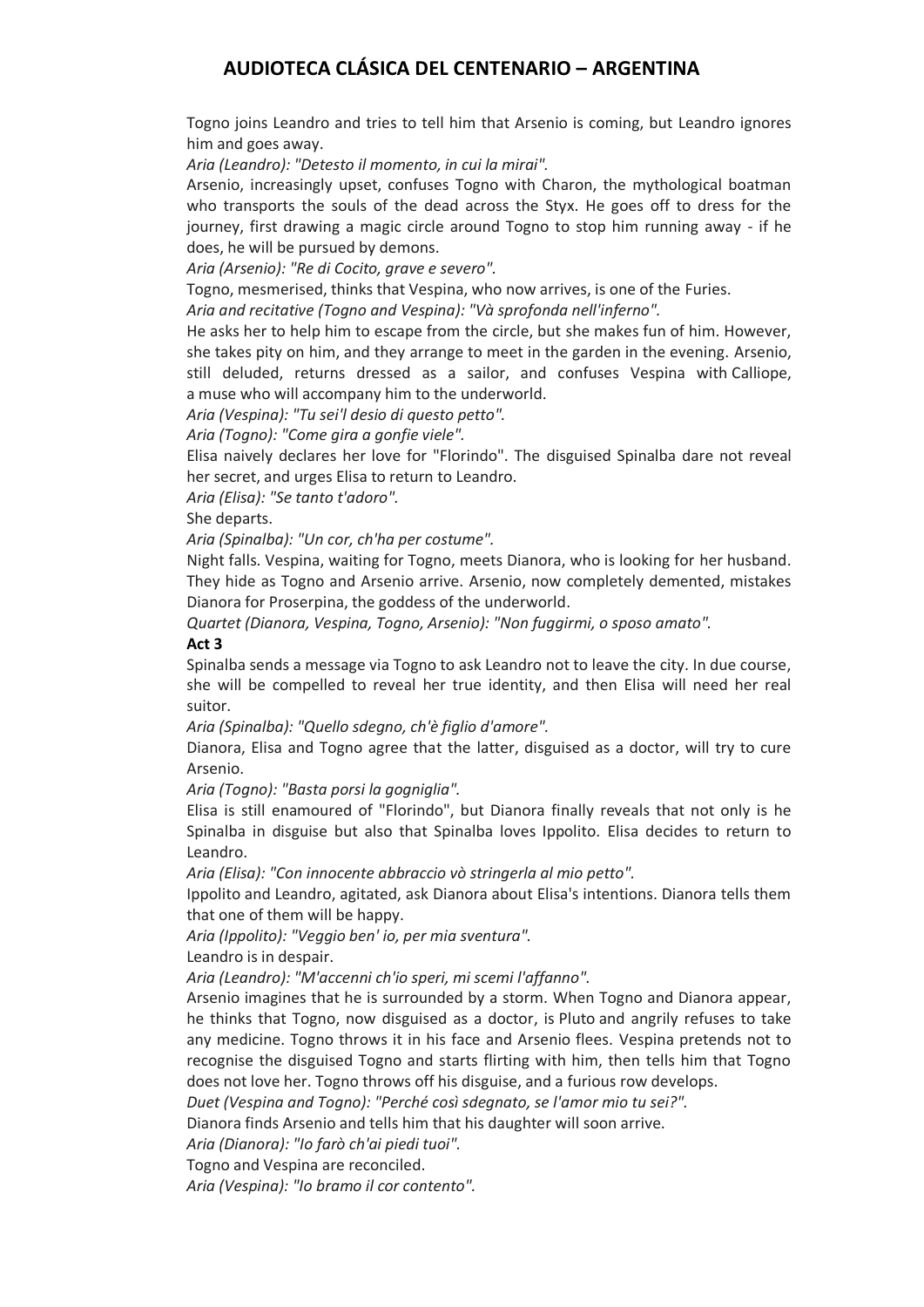In the final scene, Arsenio gradually returns to his senses, and when Spinalba removes her disguise and apologises to him, he becomes his old self. Leandro is taken back by Elisa, Ippolito asks Spinalba to forgive him, and Vespina accepts Togno's marriage proposal.

*Ensemble (all): "Fugga il duol, regni la pace".*

| Te Deum                                                            |        |
|--------------------------------------------------------------------|--------|
| 01 Te Dominum Confitemur                                           | 8'38'' |
| 02 Te Gloriosus                                                    | 3'51'' |
| 03 Te Martyrum                                                     | 3'08'' |
| 04 Te Per Orbem Terrarum                                           | 2'38'' |
| 05 Venerandum                                                      | 3'23'' |
| 06 Tu Ad Liberandum                                                | 2'48'' |
| 07 Tu Devicto                                                      | 4'14'' |
| 08 Tu Ad Dexteram                                                  | 2'18'' |
| 09 Te Ergo                                                         | 2'34'' |
| 10 Aeterna Fac                                                     | 5'43'' |
| 11 Dignare                                                         | 1'52'' |
| 12 Miserere                                                        | 3'36'' |
| 13 Fiat Misericordia                                               | 1'26'' |
| 14 In Te Domine Speravi                                            | 3'22'' |
| Flores de Mysica & Capella Joanina (João Paulo Janeiro, conductor) |        |
| Orlanda Velez (soprano)                                            |        |
| Noa Frenkel (alto)                                                 |        |
| Marcel Beekman (tenor)                                             |        |
| Hugo Oliveira (bass)                                               |        |

### **Francisco Martins** (1617-1680)

Francisco Martins was chapel master of Évora's Cathedral from 1647 until his death. Little is known about his life.

| Responsories               |        |
|----------------------------|--------|
| 01 Omnes amici mei         | 2'00'' |
| 02 Velum templi            | 2'33'' |
| 03 Vinea mea electa        | 2'15'' |
| 04 Tamquam ad latronem     | 2'35'' |
| 05 Tenebrae factae sunt    | 2'51'' |
| 06 Animam meam             | 2'35'' |
| 07 Tradiderunt me          | 1'46'' |
| 08 lesum tradidit          | 2'25'' |
| 09 Caligaverunt            | 2'28'' |
| <b>Olisipo Vocal Group</b> |        |

**Frederico de Freitas** (1902-1980)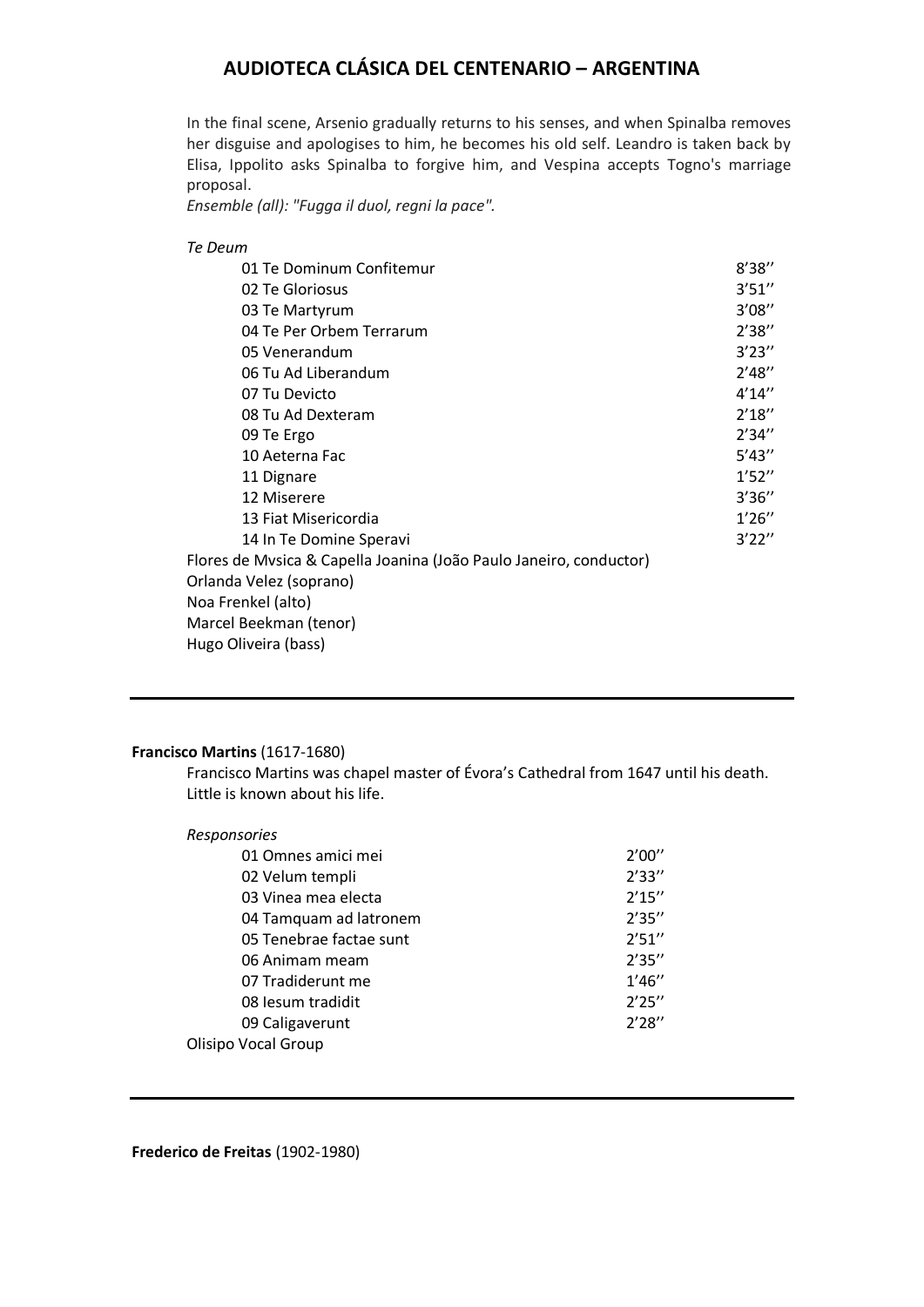Beside composing, Frederico de Freitas was also a known conductor namely of the Portuguese Radio Symphony Orquestra and also of the new Lisbon Orchestra in the first concert broadcasted live by the portuguese public radio in 1930 (playing Beethoven's 5th Symphony). He composed many different genres including music for movies. His music ranges from polytonal to nationalist and pictorial character. His works include a radio opera, ballets, and many other orchestral compositions, in addition to vocal, chamber music, and piano pieces.

| Concertante Quartet                                                                   |        |
|---------------------------------------------------------------------------------------|--------|
| 01 I - Allegro                                                                        | 8'49'' |
| 02 II - Adagio                                                                        | 14'01" |
| 03 III - Allegro molto vivace                                                         | 11'34" |
| Gábor Bohus (violin)                                                                  |        |
| István Párkányi (violin)                                                              |        |
| Tamás Koó (cello)                                                                     |        |
| J. Kiss-Domonkos (cello)                                                              |        |
| Budapest Philharmonic Orchestra (Gyula Németh, conductor)                             |        |
| Dance of the Foolish Girl                                                             | 24'00" |
| Ploiesti Philharmonic Orchestra (Carol Litvin, conductor)                             |        |
| <b>Flute Concerto</b>                                                                 |        |
| 01 I - Allegro vivo                                                                   | 12'39" |
| 02 II - Larghetto                                                                     | 10'43" |
| 03 III - Allegro animato e molto gioviale                                             | 13'53" |
| Carlos Franco (flute)                                                                 |        |
| Budapest Philharmonic Orchestra (Gyula Németh, conductor)                             |        |
| <b>Medieval Suite</b>                                                                 |        |
| 01 Bailia                                                                             | 3'57'' |
| 02 Serena                                                                             | 2'29'' |
| 03 Serranilla                                                                         | 4'02'' |
| 04 Cantar de Amigo                                                                    | 6'19'' |
| 05 Cantarcillo                                                                        | 4'49"  |
| 06 Jogralesca                                                                         | 5'29'' |
| Ploiesti Philharmonic Orchestra (Carol Litvin, conductor)                             |        |
| Quintet                                                                               |        |
| 01 Allegro com spirito                                                                | 6'34'' |
| 02 Andante                                                                            | 6'38'' |
| 03 Allegro gracioso                                                                   | 2'36'' |
| 04 Allegro (fugue)                                                                    | 4'03'' |
| Lisbon Soloists Quintet                                                               |        |
| Ribatejo                                                                              | 8'52'' |
| RDP Symphony Orchestra (Silva Pereira, conductor)                                     |        |
| A piece dedicated to a portuguese province in the northern river bank of Tagus River. |        |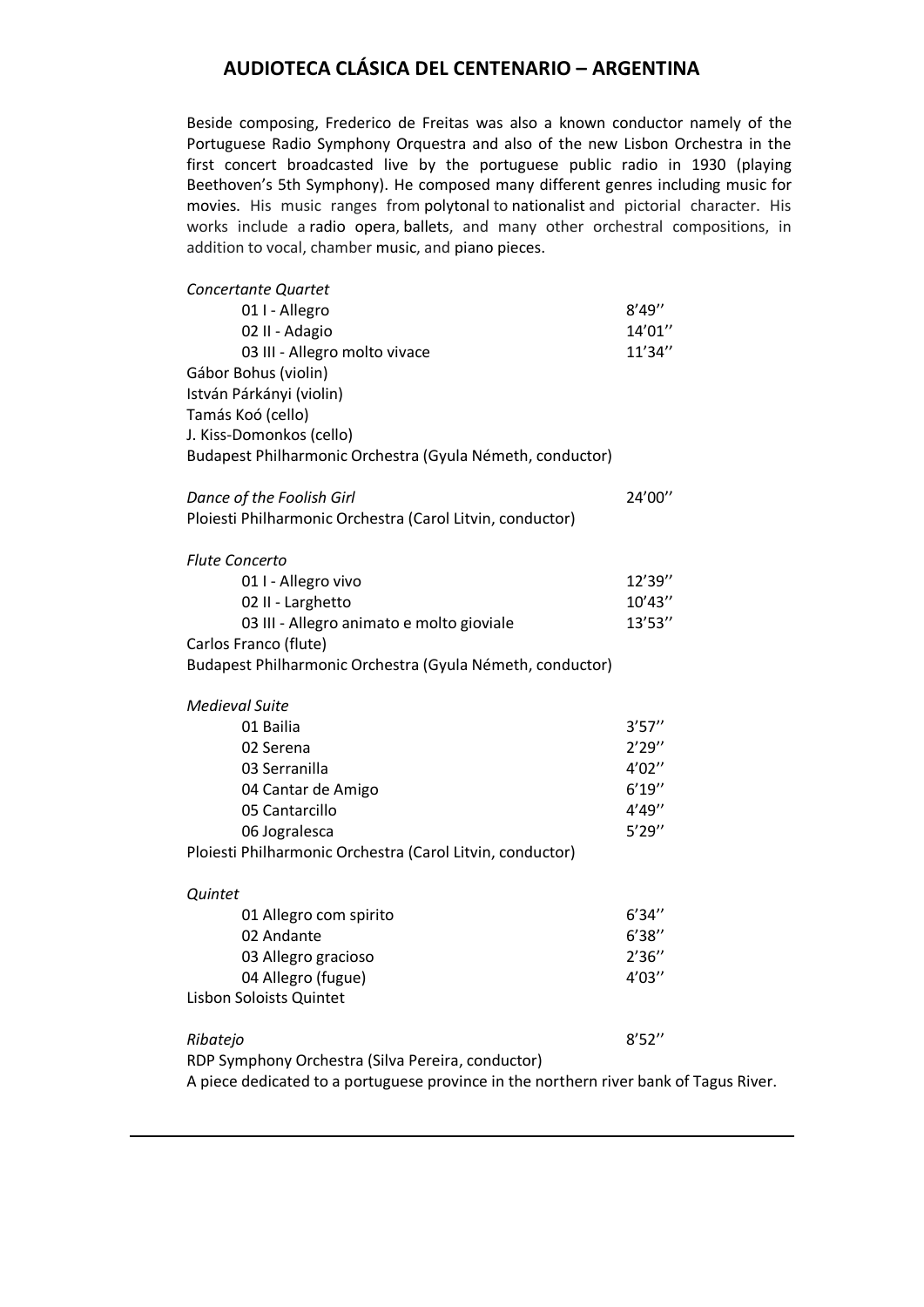#### **Ivan Moody** (1964-?)

Ivan Moody is an english composer living in Portugal since 1984. He studied composition at London University and privately with John Tavener. He also studied Orthodox theology at the University of Joensuu in Finland. Moody is active as a conductor and as a widely published musicologist. His research interests include the music of Eastern Europe, contemporary music of the Orthodox Church (of which he is a member as a presbyter) and the musical culture of the Mediterranean. Moody's compositions show influences of Eastern liturgical chant. His *Canticum Canticorum I*, written for the Hilliard Ensemble, achieved enormous success and remains his most frequently-performed work. The work Genesis uses biblical texts exploring dichotomies like shadow and light, earth and sky.

#### *Genesis I-III*

| 01 Genesis I                                                                                                   | 2'31'' |
|----------------------------------------------------------------------------------------------------------------|--------|
| 02 Genesis II                                                                                                  | 6'18'' |
| 03 Genesis III                                                                                                 | 4'09'' |
| . A continuous contract of the contract of the contract of the contract of the contract of the contract of the |        |

Sete Lágrimas (Filipe Faria & Sérgio Peixoto, directors)

Sete Lágrimas (which means "Seven Tears") takes its name from the innovative collection of dances by the renaissance composer John Dowland (1563-1626). The group performed all over the world and has also worked with folk, jazz and worldmusic musicians.

#### **João de Sousa Carvalho** (1745-1799)

João de Sousa Carvalho was the foremost Portuguese composer of his generation. He studied music at the Naples Conservatory in Italy. In 1766 his setting of Metastasio's operatic libretto *La Nitteti* was performed in Rome. The following year, he was appointed professor of counterpoint in the Lisbon Patriarchal Seminary where he served as *chapel master* (1773–1798). In 1778 he became music teacher to the royal family. His numerous church works are written in a style similar to that of Niccolò Jommelli and, sometimes, Haydn.

#### *Te Deum laudamus 1769*

| 01 Sinfonia - Allegro assai    | 2'10'' |
|--------------------------------|--------|
| 02 Sinfonia - Andante com moto | 2'09'' |
| 03 Sinfonia - Allegro assai    | 1'20'' |
| 04 O salutares hostia          | 4'35'' |
| 05 Te Deum                     | 0'09'' |
| 06 Te Dominum confitemur       | 1'24'' |
| 07 Tibi omnes angeli           | 4'40'' |
| 08 Tibi Cherubim et Seraphim   | 0'17'' |
| 09 Sanctus sanctus sanctus     | 2'35'' |
| 10 Pleni sunt caeli et terra   | 0'15'' |
| 11 Te gloriosus                | 3'07'' |
| 12 Te Prophetarum              | 0'12'' |
| 13 Te martyrum                 | 3'42'' |
| 14 Te per orbem                | 0'15'' |
| 15 Patrem imensae majestatis   | 2'58'' |
| 16 Venerandum tuum verum       | 0'15'' |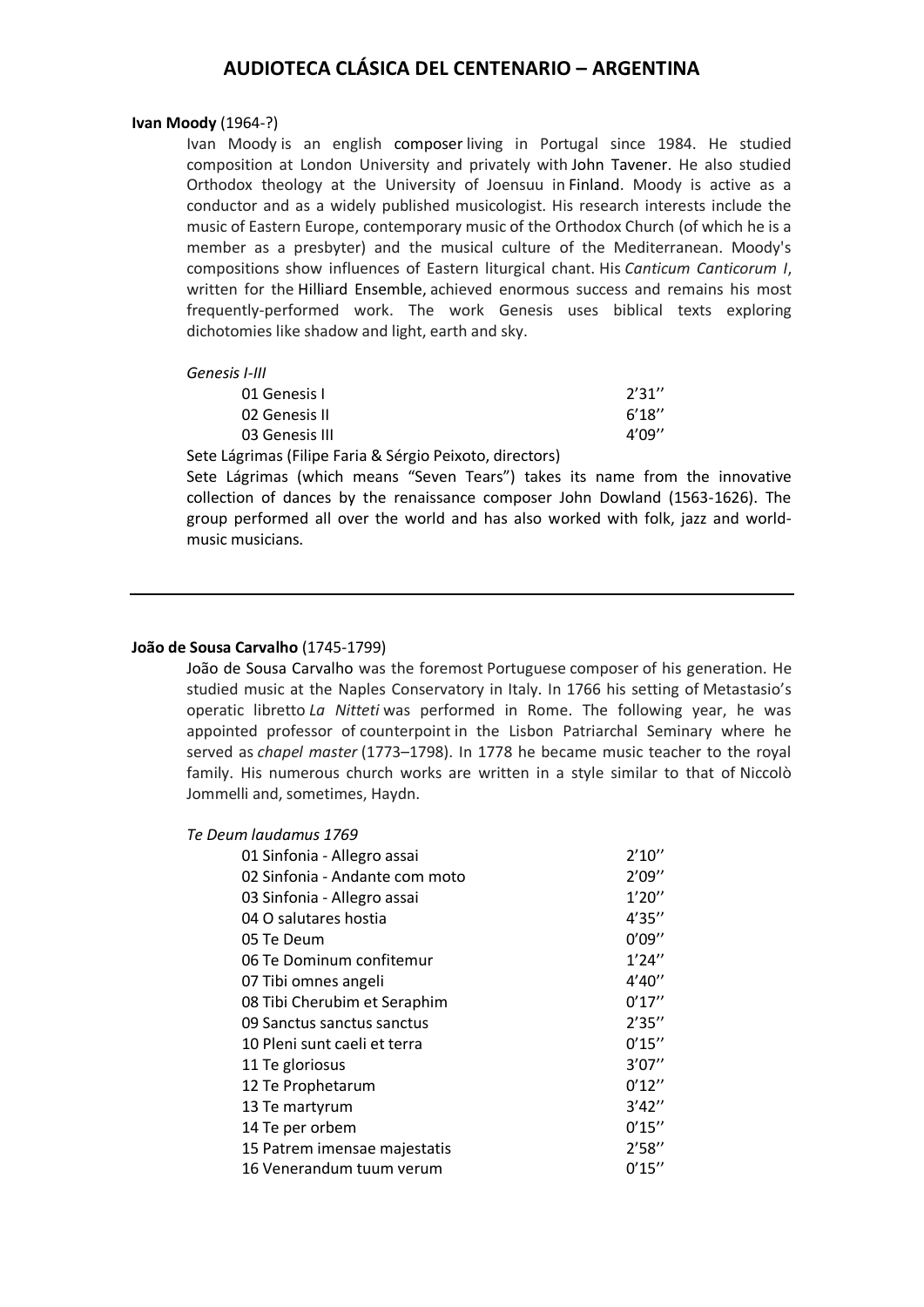| 17 Sanctum quoque                              | 4'31'' |
|------------------------------------------------|--------|
| 18 Tu Rex gloriae Christe                      | 0'07'' |
| 19 Tu Patris                                   | 2'44'' |
| 20 Tu ad librandum                             | 0'16'' |
| 21 Tu devicto mortis                           | 5'17'' |
| 22 Tu ad dexteram Dei sedes                    | 0'12'' |
| 23 Judax crederis                              | 2'00'' |
| 24 Te ergo                                     | 2'44'' |
| 25 Aeterna fac                                 | 0'14'' |
| 26 Salvum fac                                  | 4'10'' |
| 27 Et rego eos                                 | 0'12'' |
| 28 Per singulus dies                           | 1'45'' |
| 29 Et laudamus                                 | 0'15'' |
| 30 Dignare Domine                              | 4'36'' |
| 31 Miserere nostri Domine                      | 0'10'' |
| 32 Fiat Misericordia tua                       | 2'06'' |
| 33 In te Domine speravi                        | 3'22'' |
| 34 Tantum ergo                                 | 2'45'' |
| Arte Real Ensemble (Ketil Haugsand, conductor) |        |
| Ricercare Choir (Paulo Lourenço, director)     |        |
| Helen Moen (soprano)                           |        |
| Alexandra do Ó (soprano)                       |        |
| Lori Liebelt (contralto)                       |        |
| Frédéric Meylan (countertenor)                 |        |
| Mário Alves (tenor)                            |        |
| Bernardo cabral (tenor)                        |        |
| António Wagner Diniz (bass)                    |        |
| Stephen Screckenberger (bass)                  |        |
| Nicholas McNair (organ)                        |        |
| Ayres Nunes (harpsichord)                      |        |
|                                                |        |

### **João Domingos Bomtempo** (1775-1842)

Bomtempo is often considered the most importante portuguese Composer of the classical and romantic period. He was the son of an Italian musician in the Portuguese court orchestra. Unlike most of his contemporaries, he was not interested in opera and, in 1801, instead of going to Italy, he traveled to Paris, where he started a career as a virtuoso pianist. He moved to London in 1810 and became acquainted with liberal circles. During 1822 he returned to Lisbon, and founded there a Philharmonic Society to promote public concerts. After the Portuguese civil war between liberals and absolutists (which resulted in a liberal victory), Bomtempo became a music teacher to the young Queen Mary II of Portugal and first Director of the National Conservatory, created in 1835 to replace the old Patriarchal Seminary, which had been abolished by the new liberal regime. Bomtempo composed a vast number of concertos, sonatas, variations and fantasies for the piano. His two known symphonies are the first to be produced by a Portuguese composer.

*Gloria*

01 Gloria 6'49"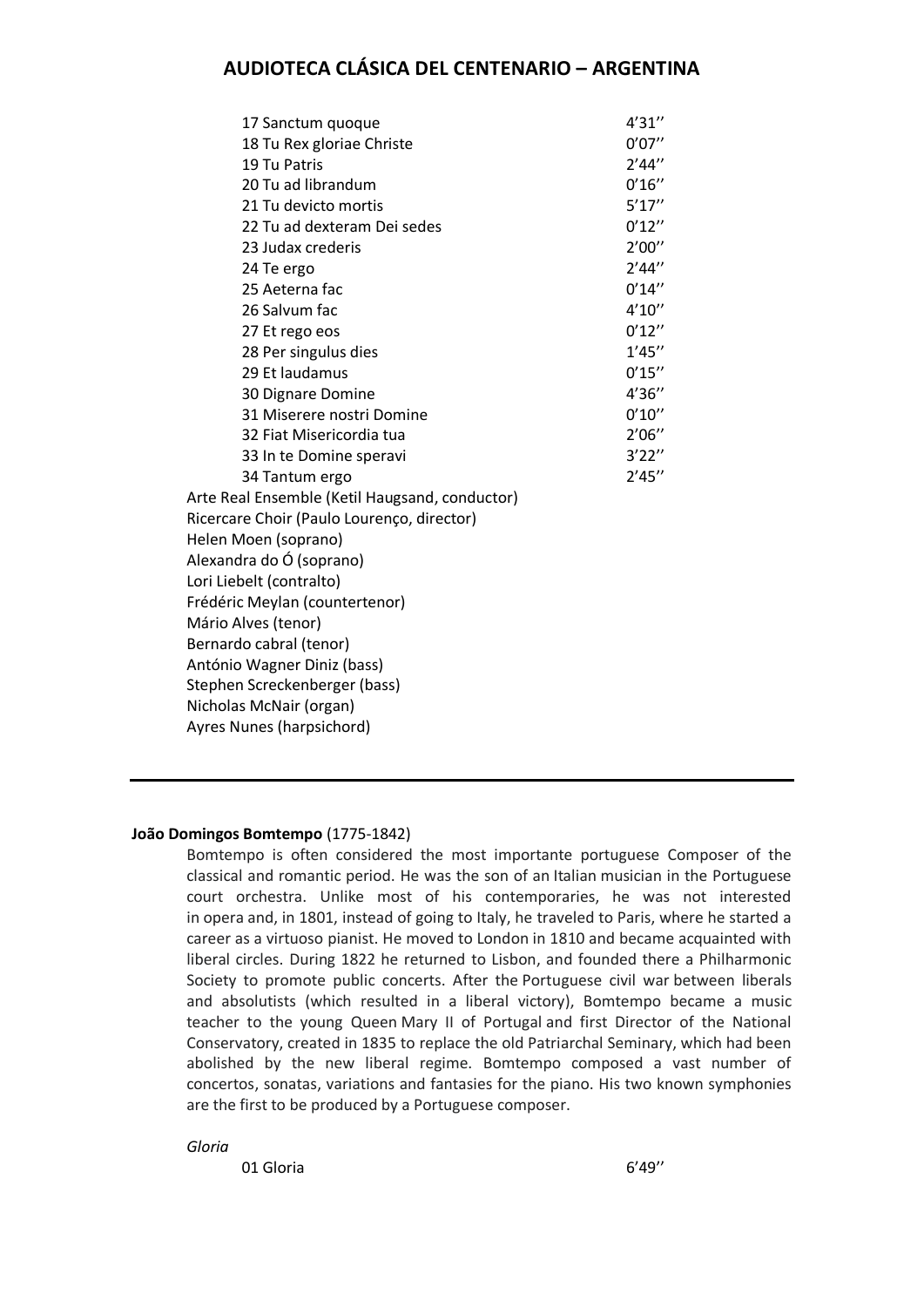| 02 Laudamus Te                                          | 8'51'' |
|---------------------------------------------------------|--------|
| 03 Domine Deus                                          | 9'12'' |
| 04 Qui tollis peccata mundi                             | 16'34" |
| 05 Qui sedes ad dexteram Patris                         | 7'08'' |
| 06 Cum Sancto Spiritu                                   | 1'51'' |
| Gulbenkian Choir & Orchestra (Michel Corboz, conductor) |        |
|                                                         |        |

| Piano Concerto nr. 3 in G minor, Op. 7 |        |
|----------------------------------------|--------|
| 01 Allegro moderato                    | 7'30'' |
| 02 Largo                               | 5'53'' |
| 03 Rondo - Allegro                     | 5'48'' |
|                                        |        |

Nella Maissa (piano)

Nürnberg Symphony Orchestra (Klauspeter Seibel, conductor)

Nella Maissa lived 100 years (1914-2014) and played publicly almost until her death. She was one of the most important pianists in Portugal during the 20th Century. She was of jewish origin and came to Portugal in 1939 as a war refugee from Italy. She had piano lessons with Alfredo Casella and recorded Classical and Modern Portuguese repertoire and premiered many works.

| Piano Sonata in Ab major Op. 15, nr. 1        |        |
|-----------------------------------------------|--------|
| 01 Allegro                                    | 7'22'' |
| 02 Andante sostenuto                          | 4'29'' |
| 03 Rondo - Allegro moderato                   | 4'01'' |
| Luísa Tender (piano)                          |        |
|                                               |        |
| Symphony nr. 1, Op. 11                        |        |
| 01 Largo - Allegro vivace                     | 7'30'' |
| 02 Minuetto                                   | 5'53'' |
| 03 Andante sostenuto                          | 5'48'' |
| 04 Presto                                     | 5'24'' |
| Algarve Orchestra (Álvaro Cassuto, conductor) |        |

### **João Madureira** (1971-?)

João Madureira studied composition with Pinho Vargas and Christopher Bochmann in Lisbon Music Highschool and also with Franco Donatoni in Siena (Italy). The text of his work Passio come from the Gospel of Luke.

| Passio I-III             |        |
|--------------------------|--------|
| 01 Passio I Pater        | 2'31'' |
| 02 Passio II Et egressus | 6'43'' |
| 03 Passio III Erat       | 5'07"  |

Sete Lágrimas (Filipe Faria & Sérgio Peixoto, directors)

Sete Lágrimas (which means "Seven Tears") takes its name from the innovative collection of dances by the renaissance composer John Dowland (1563-1626). The group performed all over the world and has also worked with folk, jazz and worldmusic musicians.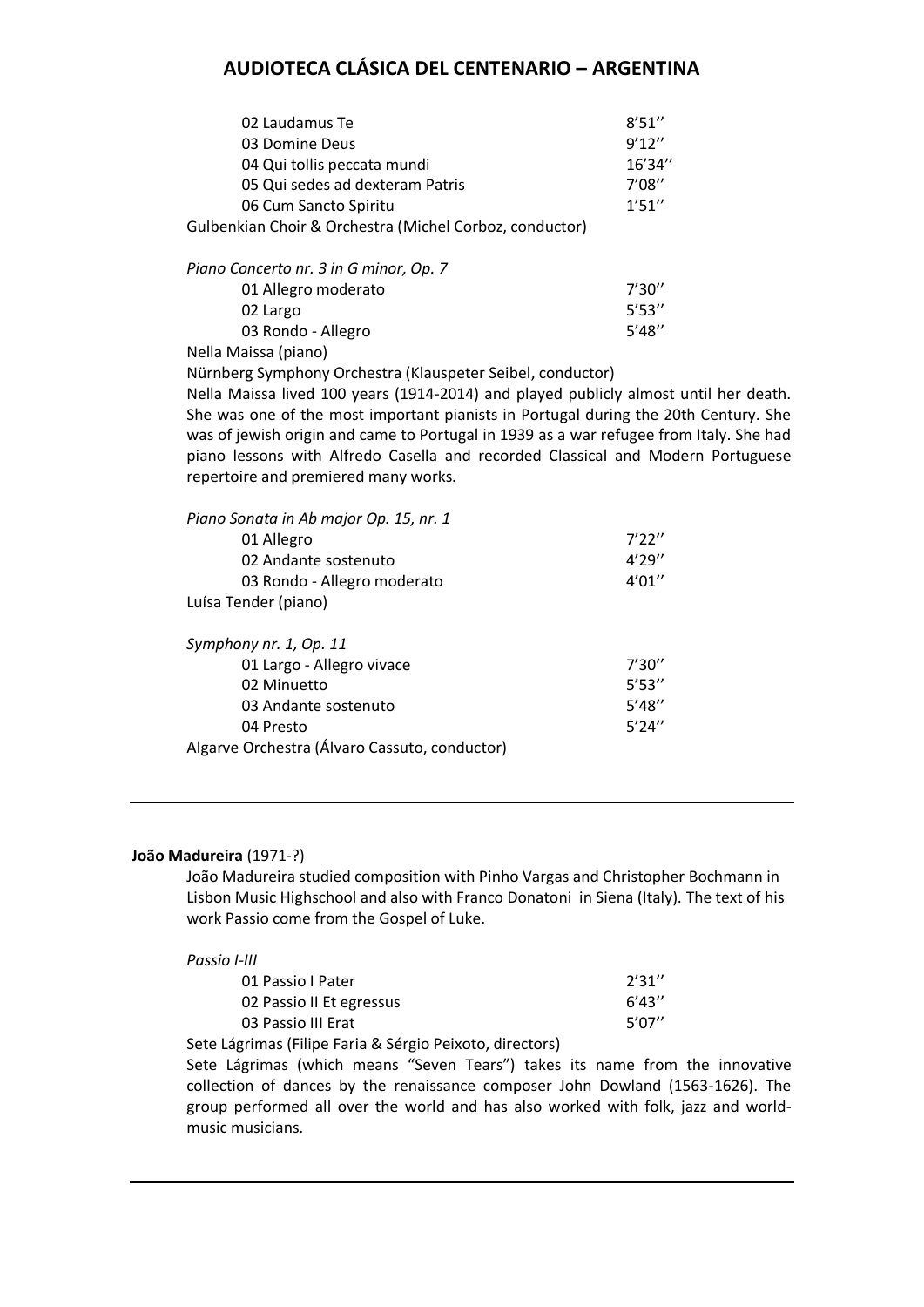#### **João Pedro Oliveira** (1959-?)

João Pedro Oliveira began his music studies at the Gregorian Institute of Lisbon where he studied organ performance. From 1985 to 1990 he moved to the United States where he completed a PhD in Music at the University of New York at Stony Brook. His music includes one chamber opera, several orchestral compositions, a Requiem, 3 string quartets, chamber music, solo instrumental music, and mainly electroacoustic music. He has received over 50 international prizes and awards for his works, including the Giga-Hertz Award and the Magisterium Prize from the IMEB (Bourges). His music is played all over the world.

**The Narrow Ladder** 8'28" Jorge Correia (flute) João Pedro Oliveira (electronics)

This work was inspired by a poem of the portuguese poet Antero de Quental (1842- 1891) and relates to the idea of the necessity of living some wishes and old ambitions behind in order to become a happy peron. It's a difficult process described as a step by step descending of a narrow staircase aiming to find the truly essencial reasons for life.

#### *Towards the Future* 15'05''

João Pedro Oliveira (electronics)

This work was comissioned as the music backgorund of the Pavillion of the Future in Universal Expo 98 held in Lisbon. The spoken texto transmit a main message for the future of mankind: "One Earth, One Ocean, One Life".

#### **Joaquim Casimiro Júnior** (1808-1862)

Joaquim Casimiro was a musician, organist and Composer for the Royal Chapel in Lisbon, writing almost hundred sacred music pieces. During the Civil War (1832-1834) he supported the party of the absolutist throne Pretender, Dom Miguel, composing the Hymn of his movement. But Miguel was defeated and Joaquim Casimiro was arrested losing his position at the Royal Chapel. In the meantime he wrote more than 200 works, dramas, comedies, and theatre music pieces. In 1857 he got back his position as organist and Chapel master.

#### *Libera Me*

| 01 Larghetto                                         | 1'05'' |
|------------------------------------------------------|--------|
| 02 Allegro                                           | 0'36'' |
| 03 Andante                                           | 0'42'' |
| 04 Larghetto                                         | 2'04'' |
| 05 Allegro                                           | 0'36'' |
| 06 Maestoso                                          | 1'18'' |
| 07 Andante                                           | 0'43'' |
| 08 Largo                                             | 1'24'' |
| 09 Larghetto                                         | 1'05'' |
| 10 Allegro                                           | 0'39'' |
| Gulbenkian Choir & Ensemble (Jorge Matta, conductor) |        |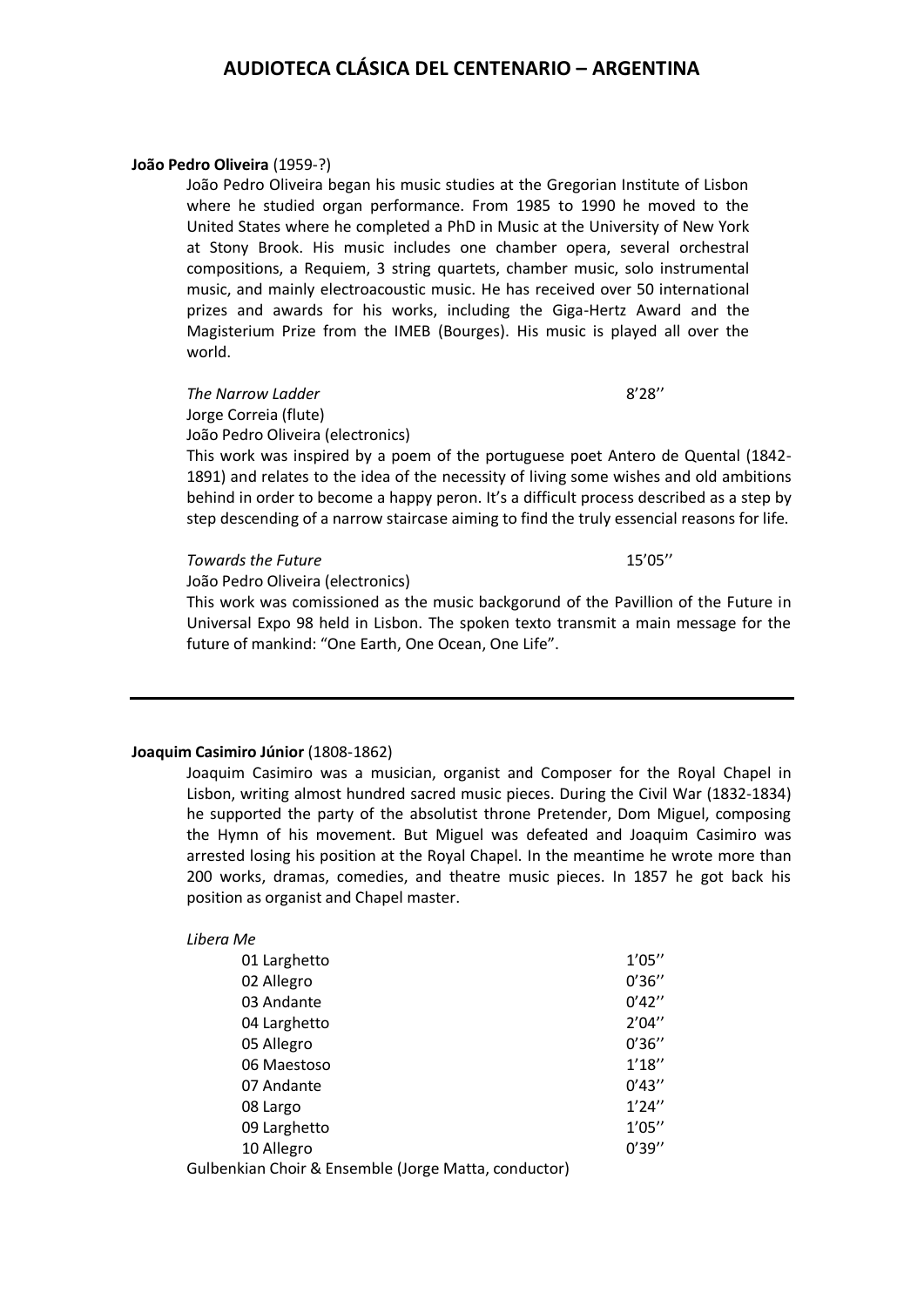### **Joly Braga Santos** (1924-1988)

Joly Braga Santos was one of the most important portuguese composers of the 20th Century and one of the most well-respected symphonists (he wrote six). Having studied violin and composition at the National Conservatory of Lisbon, he became a disciple of Luís de Freitas Branco (1890–1955), the leading Portuguese composer of the preceding generation. After the Second World War, he was able to go abroad, having studied conducting with Hermann Scherchen. In 1945 he visited England where he met Ralph Vaughan Williams, who encouraged him to use his native folksong in his symphonic music. Apart from an innate sense of orchestration, his musical language is based on a strong musical architecture as well as drama, with long melodic phrases. In his first works, Joly showed a modal tendency motivated by the desire to establish a connection between contemporary music and the golden age of Portuguese music: the Renaissance. We also find a melodic outline of some old portuguese folk songs. The first four symphonies, which followed each other quite rapidly (between the ages of 22 and 27), were immediately performed by the Portuguese Radio Symphony Orchestra in Lisbon, and met great success. The conductor of the Portuguese Radio Symphony Orchestra was Pedro de Freitas Branco, a friend of Maurice Ravel, Manuel de Falla, and former director of the Orchestre Lamoureux. Pedro de Freitas Branco early recognised his brother's pupil's talent and launched Joly Braga Santos's international career during the 1950s, conducting several international premieres of his works around Europe. Following closely the works of post-war European composers, Joly's style became, from 1960 onwards, more chromatic. Joly Braga Santos also wrote three operas, chamber music for a wide variety of instruments and ensembles, film scores, and several choral works based on poems from the great classical and modern Portuguese and Spanish poets. He lectured on composition at the National Conservatory of Lisbon. He was also director of the Oporto Symphony Orchestra and one of the founders of the Portuguese Musical Youth. He worked also at the Portuguese public radio as music director.

| Concerto for Strings in D                     |         |
|-----------------------------------------------|---------|
| 01 Largamente maestoso - Allegro              | 7'00''  |
| 02 Adagio non troppo                          | 6'14''  |
| 03 Allegro bem marcato                        | 6'23''  |
| Northern Sinfonia (Álvaro Cassuto, conductor) |         |
| Quartet with Piano Op. 26                     | 15'29'' |
| Aníbal Lima (violin)                          |         |
| Leonor Braga Santos (viola)                   |         |
| Paulo Gaio Lima (violoncelo)                  |         |
| António Rosado (piano)                        |         |
| Symphony nr. 1                                |         |
| 01 Molto sostenuto - Allegro energico         | 13'37'' |

| 01 Molto sostenuto - Allegro energico                     | 13'37'' |
|-----------------------------------------------------------|---------|
| 02 Andante, molto tranguillo                              | 10'46'' |
| 03 Allegro assai                                          | 11'49'' |
| Portuguese Symphony Orchestra (Álvaro Cassuto, conductor) |         |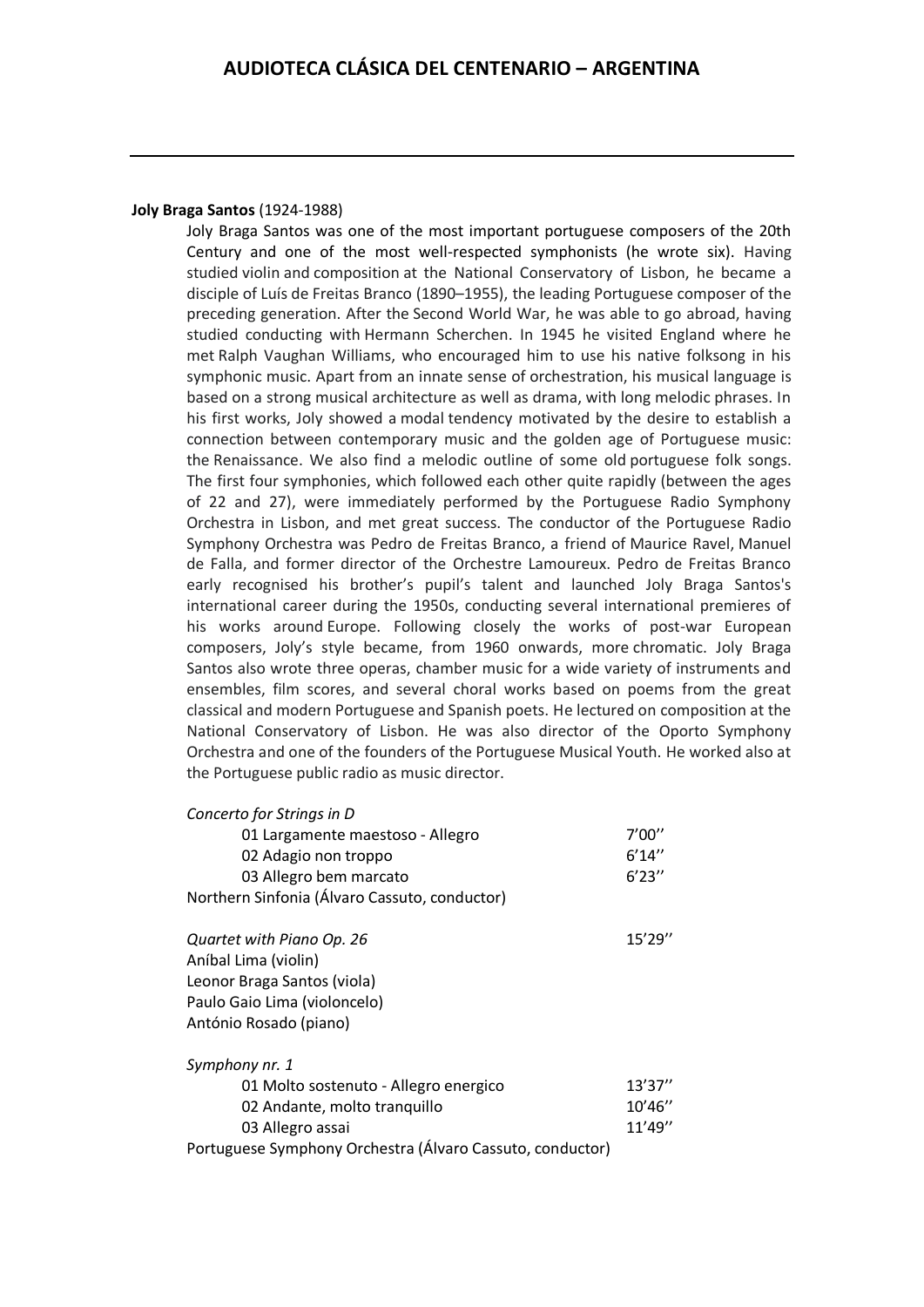### **Jorge Croner Vasconcelos** (1910-1974)

Croner Vasconcelos was a neo-classical composer that made part of the "group of four" (with Armando José Fernandes, Fernando Lopes-Graça, and Pedro do Prado) who dominated mid-20th-century Portuguese music. He studied in Paris at the École Normale with Paul Dukas, Nadia Boulanger, Igor Stravinsky and Alfred Cortot. In 1938 he returned to Portugal to take place as teacher at the National Conservatory of Lisbon.

*Partita*

| 01 Animado  | 2'07'' |
|-------------|--------|
| 02 Vivo     | 1'25'' |
| 03 Lento    | 3'04'' |
| 04 Animado  | 1'10'' |
| 05 Moderado | 1'35'' |
| 06 Vivo     | 1'35'' |
|             |        |

Nella Maissa (piano)

Nella Maissa lived 100 years (1914-2014) and played publicly almost until her death. She was one of the most important pianists in Portugal during the 20th Century. She was of jewish origin and came to Portugal in 1939 as a war refugee from Italy. She had piano lessons with Alfredo Casella and recorded Classical and Modern Portuguese repertoire and premiered many works.

### **Jorge Salgueiro** (1969-?)

Jorge salgueiro is one of the most prolific portuguese composers of the begining of the 21st Century. He wrote more than 300 works including 7 symphonies, 12 operas, chamber music, and music for theatre, ballet and cinema. He's known as one of the most talented composers for Brass bands. He worked as residente Composer for the Portuguese Navy Band for a decade and is currently Artistic Director of O Bando Theatre and Setúbal Opera Company.

Concerto for Saxophone Quartet, Op. 160 11'44" Oporto Saxophone Quartet Portuguese Symphonic Band (Avelino Ramos, conductor)

### **José Vianna da Motta** (1868-1948)

Vianna da Motta is widely considered as the most important portuguese pianist of all time. He was one of the last pupils of Franz Liszt and played for the first time in Portugal the Complete Beethoven Piano Sonatas in a series of concerts in 1927. He was close to his fellow virtuoso Ferruccio Busoni (1866-1924), and wrote the programme notes for Busoni's major series of piano concerts in Berlin. Vianna da Motta was also a composer in his own right, including orchestral works (like his Symphony To The Homeland) as well as piano pieces. He was Director of the Lisbon National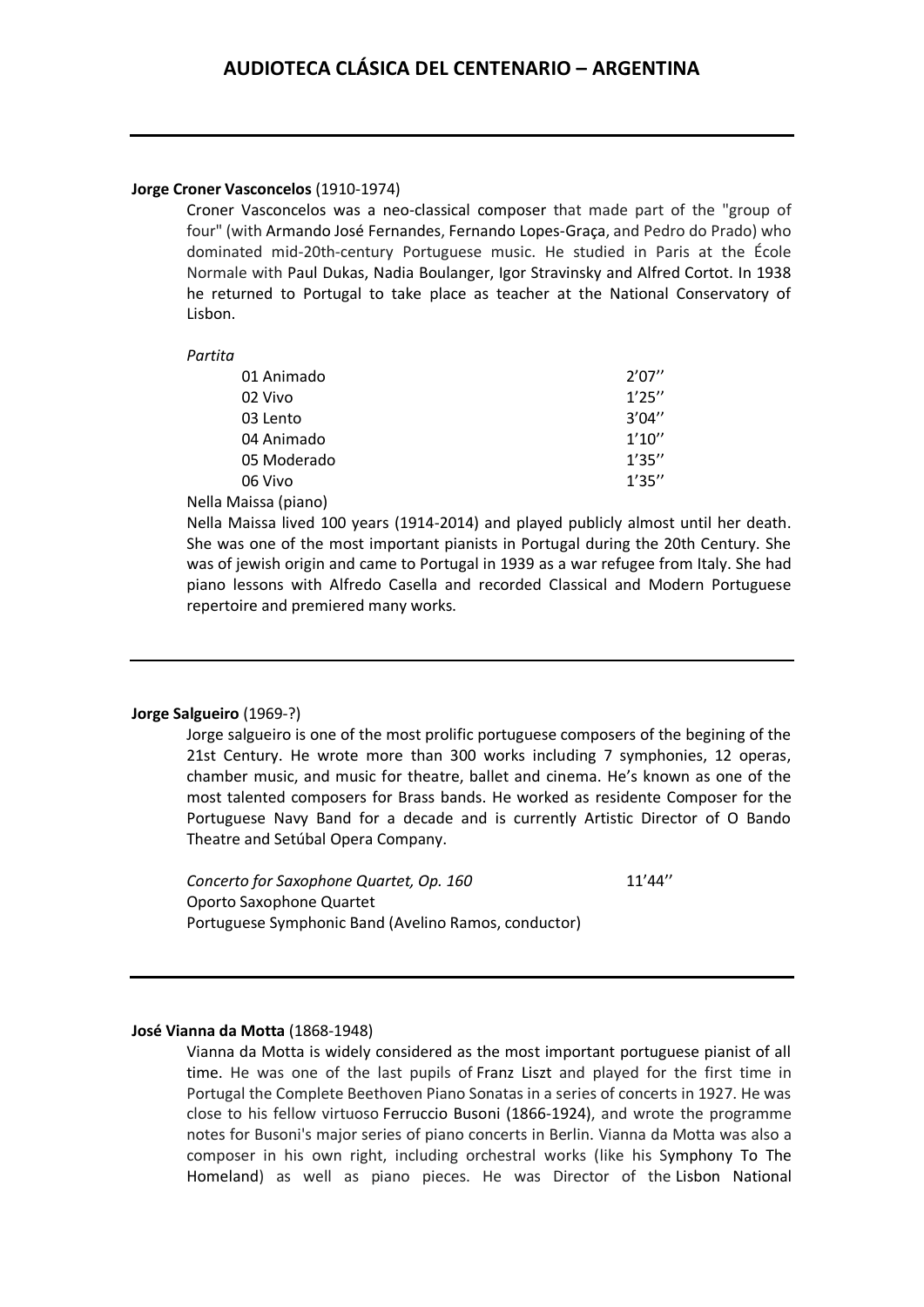Conservatory from 1919 to 1938. Amongst his pupils there was the pianist Sequeira Costa (1929-2019), founder of the Vianna da Motta International Music Competition and teacher of the portuguese pianist Artur Pizarro.

| Ballad, for solo piano, Op. 16                                     | 9'18''  |
|--------------------------------------------------------------------|---------|
| Artur Pizarro (piano)                                              |         |
| Piano Concerto in A major                                          |         |
| I Moderato                                                         | 9'43''  |
| II Largo                                                           | 1'45''  |
| III Variation 1                                                    | 1'33''  |
| <b>IV Variation 2</b>                                              | 1'52''  |
| V Variation 3 - Vivace - Tranquillo                                | 3'19''  |
| VI Variation 4 - Lento                                             | 4'38"   |
| VII Variation 5 - Coda (molto vivace)                              | 3'13''  |
| Artur Pizarro (piano)                                              |         |
| Gulbenkian Orchestra (Martyn Brabbins, conductor)                  |         |
| Symphony Op. 13 To The Homeland                                    |         |
| I Allegro eroico                                                   | 9'40''  |
| II Adagio molto                                                    | 13'51'' |
| <b>III Vivace</b>                                                  | 6'14''  |
| IV Decadence - Fight - Resurgence                                  | 13'38"  |
| Royal Liverpool Philharmonic Orchestra (Álvaro Cassuto, conductor) |         |

### **Luís Cardoso** (1974-?)

Luís Cardoso is a saxophonist beside a Composer, and Instructor at the Aveiro's University. He wrote more than 50 works and won several prizes as a composer. His music for brass band is widely played and recorded in Portugal.

*Double Concertino for Tenor Saxophone, Tuba and Symphonic Band, Op. 22*

| 01 Praeludium - Motus Perpetus                                                       | 4'12'' |
|--------------------------------------------------------------------------------------|--------|
| 02 Melos                                                                             | 5'19'' |
| 03 Pugna                                                                             | 6'35'' |
| Portuguese Symphonic Band (Francisco Ferreira, conductor)                            |        |
| Mário Marques (tenor saxophone)                                                      |        |
| Sérgio Carolino (tuba)                                                               |        |
| Sérgio Carolino (1973-?) is actually the most notable portuguese tuba player with    |        |
| international recognition, many times prizewinner, soloist member of the Oporto Casa |        |
| da Música Symphony Orchestra, playing with equal mastery both classical music and    |        |

jazz repertoire.

*Paso Quebrado* 6'38''

Portuguese Symphonic Band (Francisco Ferreira, conductor)

**Luís Carvalho** (1974-?)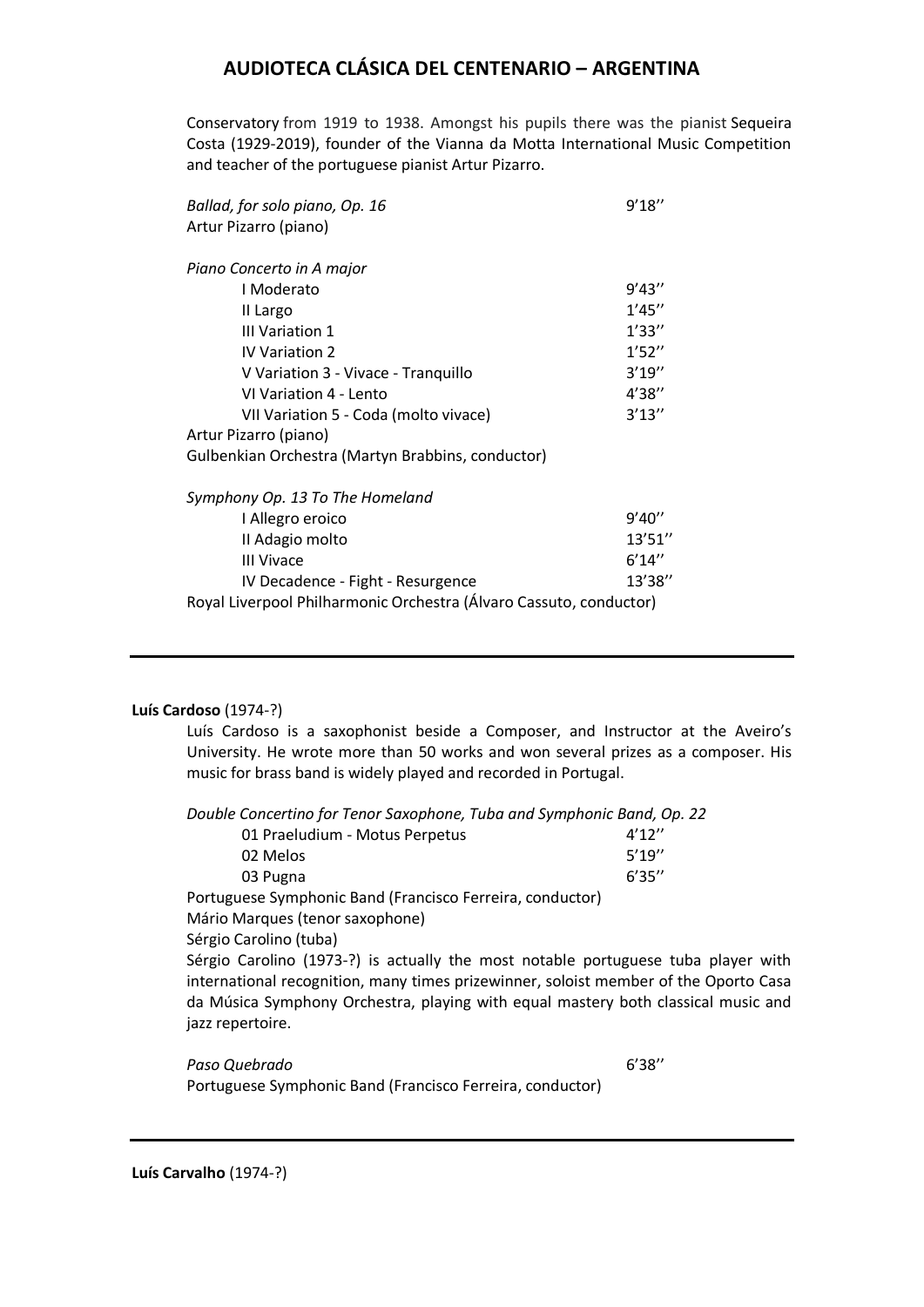Beside a composer Luís Carvalho is also a clarinetist and a conductor. He played in recitals all over Europe, Middle-east and Asia. He studied in Oporto Conservatory and teaches at Aveiro's University.

*Fantastic Variations* 14'15'' Portuguese Symphonic Band (Luís Carvalho, conductor)

### **Luís de Freitas Branco** (1890-1955)

Luís de Freitas Branco is probably the most important and influent portuguese Composer of the 20th Century, the main introducer of modernism in Portuguese music. He was born into an aristocratic family who for centuries had close ties to the royal family in Portugal. He had a cosmopolitan education, studied piano and violin since his childhood and began composing at a precocious age. He studied music in Berlin and Paris, where he worked with Engelbert Humperdinck and other composers. He returned to Portugal and became professor of composition starting in 1916 at the Lisbon Conservatory of Music, where he became a leading force in restructuring musical education. There he taught, among many others, Joly Braga Santos (1924-1988). During the 1930s he increasingly encountered political difficulties with the authorities (under the dictatorship of Oliveira Salazar) and was finally forced into retirement from his official duties in 1939. He continued to compose, however, and pursue his research into Portuguese early music, publishing several books and numerous articles. His book about the musical works of King John IV of Portugal (1603–1656), an accomplished composer who introduced new music to Portugal, was published only after Branco's death. Luís was the brother of the main Portuguese conductor Pedro de Freitas Branco (1896-1963). Luís de Freitas Branco's works reflect the crossing of folk traditional music and modern concepts, quite experimental in his time (listen to the end of Vathek as an exemple of atonal music, written in 1913 not long after Arnold Schönberg exploring atonal concepts).

| Alentejo Suite nr. 1                                |        |
|-----------------------------------------------------|--------|
| 01 Prelude                                          | 9'18'' |
| 02 Intermezzo                                       | 6'31'' |
| 03 Finale                                           | 8'47'' |
| Hungarian State Orchestra (Gyula Németh, conductor) |        |

### *Artificial Paradises* 11'51''

Hungarian Symphonic Orchestra (Gyula Németh, conductor)

This work is inspired by the the book *Les Paradis Artificiels* (Artificial Paradises) by the French poet Charles Baudelaire, first published in 1860, about the state of being under the influence of opium and hashish. Baudelaire describes the effects of the drugs and discusses the way in which they could theoretically aid mankind in reaching an "ideal" world. The text was influenced by Thomas de Quincey's *Confessions of an English Opium-Eater*. Baudelaire analyzes the motivation of the addict, and the individual psychedelic experience of the user.

| Symphony nr. 1 in F major   |         |
|-----------------------------|---------|
| 01   Adagio - Allegro molto | 11'17'' |
| 02 II Andante               | 10'43'' |
| 03 III Allegro vivace       | 8'50''  |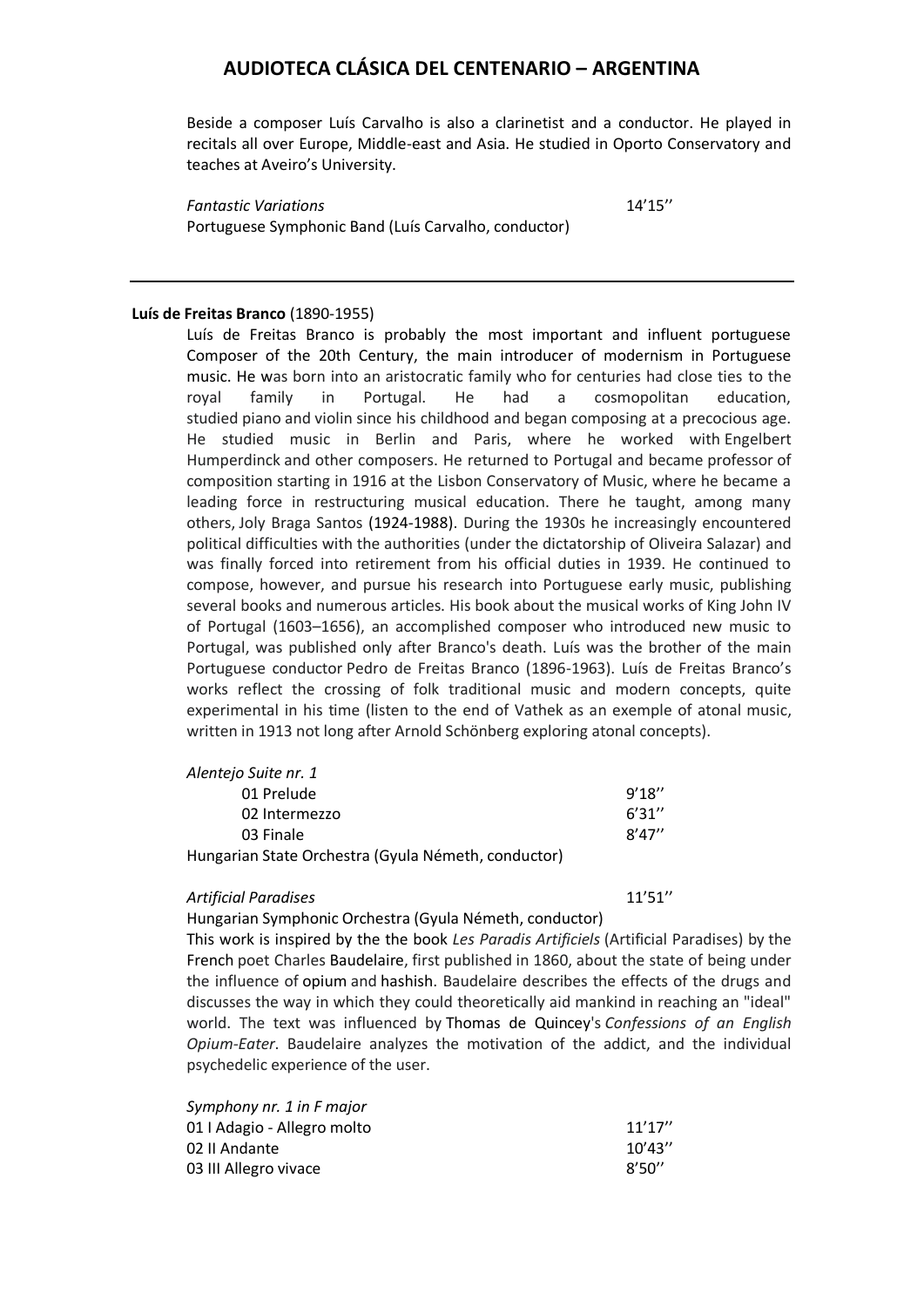Budapest Philharmonic Orchestra (András Kórodi, conductor)

| Trio                            | 19'05'' |
|---------------------------------|---------|
| Adolfo Rascón Carbajal (violin) |         |
| Teresa Valente Pereira (cello)  |         |
| Bruno Belthoise (piano)         |         |
|                                 |         |

### *Vathek*

| 01 Introduction Call  | 2'09'' |
|-----------------------|--------|
| 02 Theme and prologue | 4'19'' |
| 03 Variation I        | 1'55'' |
| 04 Variation II       | 3'45'' |
| 05 Variation III      | 1'03'' |
| 06 Variation IV       | 4'51'' |
| 07 Variation V        | 4'07'' |
| 08 Epilogue           | 4'32'' |

Budapest Philharmonic Orchestra (András Kórodi, conductor)

This work is inspired by the Gothic novel written by William Beckford at the end of the 18th Century. It's about a Caliph called Vathek, who renounces Islam and engages with his mother, Carathis, in a series of licentious and deplorable activities designed to gain him supernatural powers. At the end of the novel, instead of attaining these powers, Vathek descends into a hell, ruled by the fallen angel Eblis, where he is doomed to wander endlessly and speechlessly. The work by Freitas Branco, composed in 1913, expresses the exotic orientalism that fascinated european intelectuals throughout the 18th and 19th Centuries. The music, like the text, is full of erotic scenes evocations, with seductive odalisques in luxurious environments, describing the five palaces build by the Caliph, each one dedicated to a pleasure, related with one of the five human senses. The abyss of all the sins is reflected on the Variation III, when the orchestra ends up with a terrible and chaotic chord. At the end, Vathek is punished, guilty of his imoral wishes. The music is quite impressionist, although sometimes expressionist too.

| Violin Concerto                                   |         |
|---------------------------------------------------|---------|
| 01 Allegro                                        | 11'16'' |
| 02 Andante                                        | 7'55''  |
| 03 Allegro                                        | 13'39'' |
| Vasco Barbosa (violin)                            |         |
| RDP Symphony Orchestra (Silva Pereira, conductor) |         |

### **Luís Tinoco** (1969-?)

Luís Tinoco is one of the most important portuguese composers nowadays. He got a master degree in composition at the Royal Academy of Music in London and at the University of York. He's the director of the Young Musicians Prize in Portugal and presenter of a contemporary music program in the Portuguese National public radio since 2000. He teaches composition at the Lisbon Music Highschool. Tinoco's compositions include *Evil Machines* (2008), a music theatre project with libretto and stage direction by the former Monty Python Terry Jones, and the chamber opera *Paint Me* (2010), with the setting of a libretto by Stephen Plaice. Tinoco had Orchestral works commissioned by Radio France and the Seattle Symphony Orchestra. His music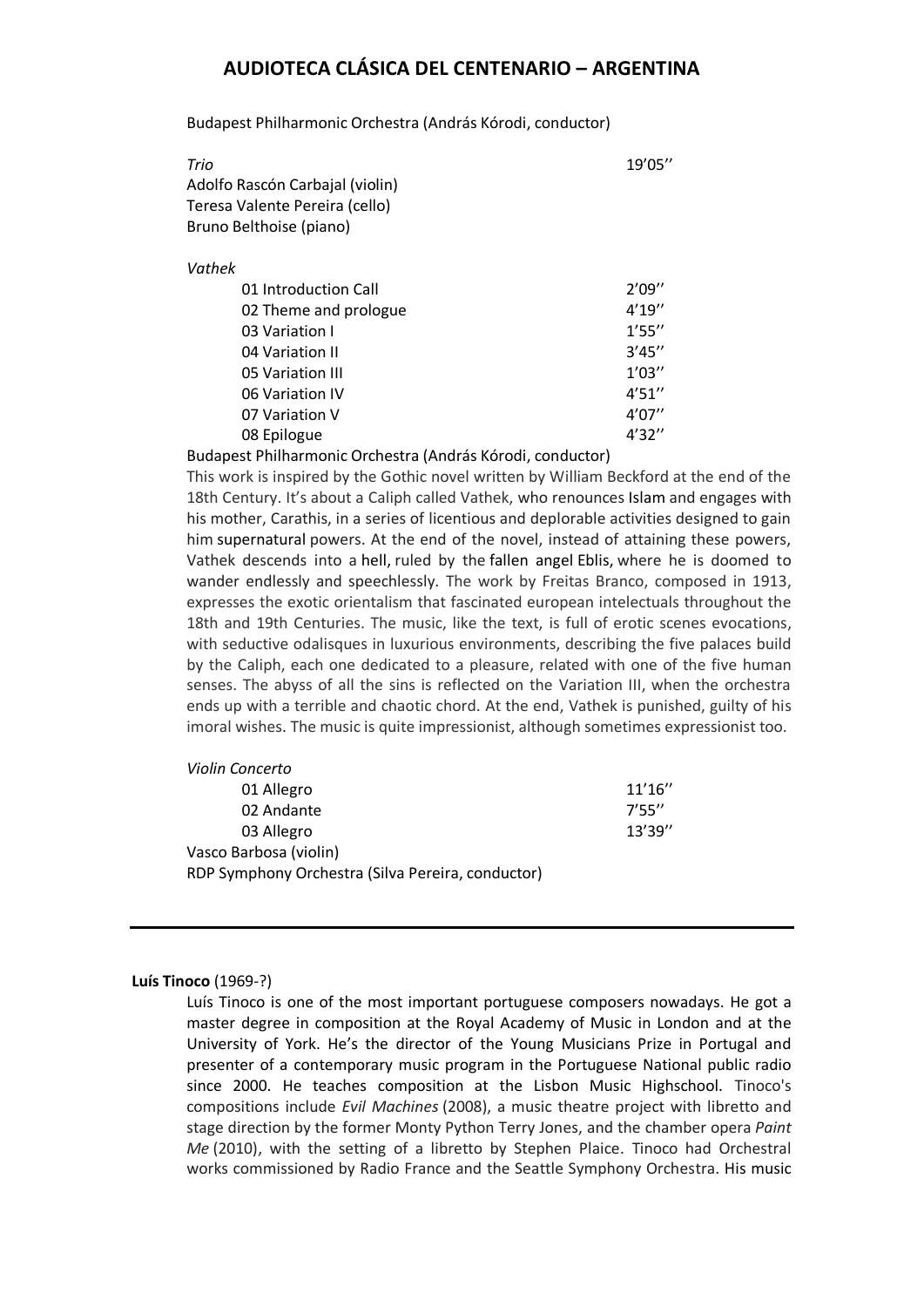is influenced by different composers like John Adams, Ravel or Einojuhani Rautavaara and also by jazz and world music.

*Round Time* 14'38'' Gulbenkian Orchestra (David Alan Miller, conductor)

### **Manuel Cardoso** (1566-1650)

Manuel Cardoso represents with Duarte Lobo (1565-1646) the "golden age" of Portuguese polyphony. Cardoso attended the College Moços do Coro, a choir school associated with the Évora cathedral, studying with Manuel Mendes (1547-1605) and Cosme Delgado (1530-1596). In 1588 he joined the Carmelite order. In the early 1620s he was resident at the ducal household of Vila Viçosa, where he was befriended by the Duke of Barcelos - later to become King John IV. For most of his career he was the resident composer and organist at the Carmelite Convento do Carmo in Lisbon. Cardoso's works are models of Palestrinian polyphony, and are written in a refined, precise style which completely ignores the development of the Baroque idiom elsewhere in Europe. His style has much in common with Tomás Luis de Victoria, in its careful treatment of dissonance, occasional polychoral writing, and frequent crossrelations, which were curiously common among both Iberian and English composers of the time. Three books of masses survive; many of the works are based on motets written by King John IV himself, and others are based on motets by Palestrina. Cardoso was widely published, often with the help of King John IV to defray costs. Many of his works - especially the elaborate polychoral compositions, which probably were the most progressive - were destroyed in the Lisbon earthquake and fire of 1755.

| Lamentations for Maundy Thursday (Feria quinta in Coena Domini)  |        |
|------------------------------------------------------------------|--------|
| 01 Lectio 2 - Vau. Et egressus est a filia Sion omnis decor eius | 5'47'' |
| 02 Responsory 1 In monte Oliveti                                 | 2'11'' |
| 03 Responsory 2 Tristis est anima mea                            | 2'25'' |
| Cupertinos (Luís Toscano, conductor)                             |        |
|                                                                  |        |
| Magnificat secundi toni a 4                                      | 8'09'' |
| Cupertinos (Luís Toscano, conductor)                             |        |

### **Manuel Machado** (1590-1646)

Manuel Machado was a Composer and a harpist, mostly active in Spain, as he was born in Lisbon when the kingdoms of Portugal and Spain were in a dynastic union. He studied with the renowned composer Duarte Lobo (1565-1646). Later he moved to Spain becoming a musician of the royal chapel in Madrid, where his father, Lope Machado, was already a harpist. In 1639, he became a musician in the palace of Philip IV of Spain, and in 1642, he was rewarded "for his long years of service". Machado composed several sacred works, but he is better known for his secular vocal songs and romances in a Mannerist style. Unfortunately, very few of his works have survived (most of them were destroyed during the 1755 Lisbon earthquake). His secular music is characterised by great skill in the flexible use of the meter and harmony to reflect the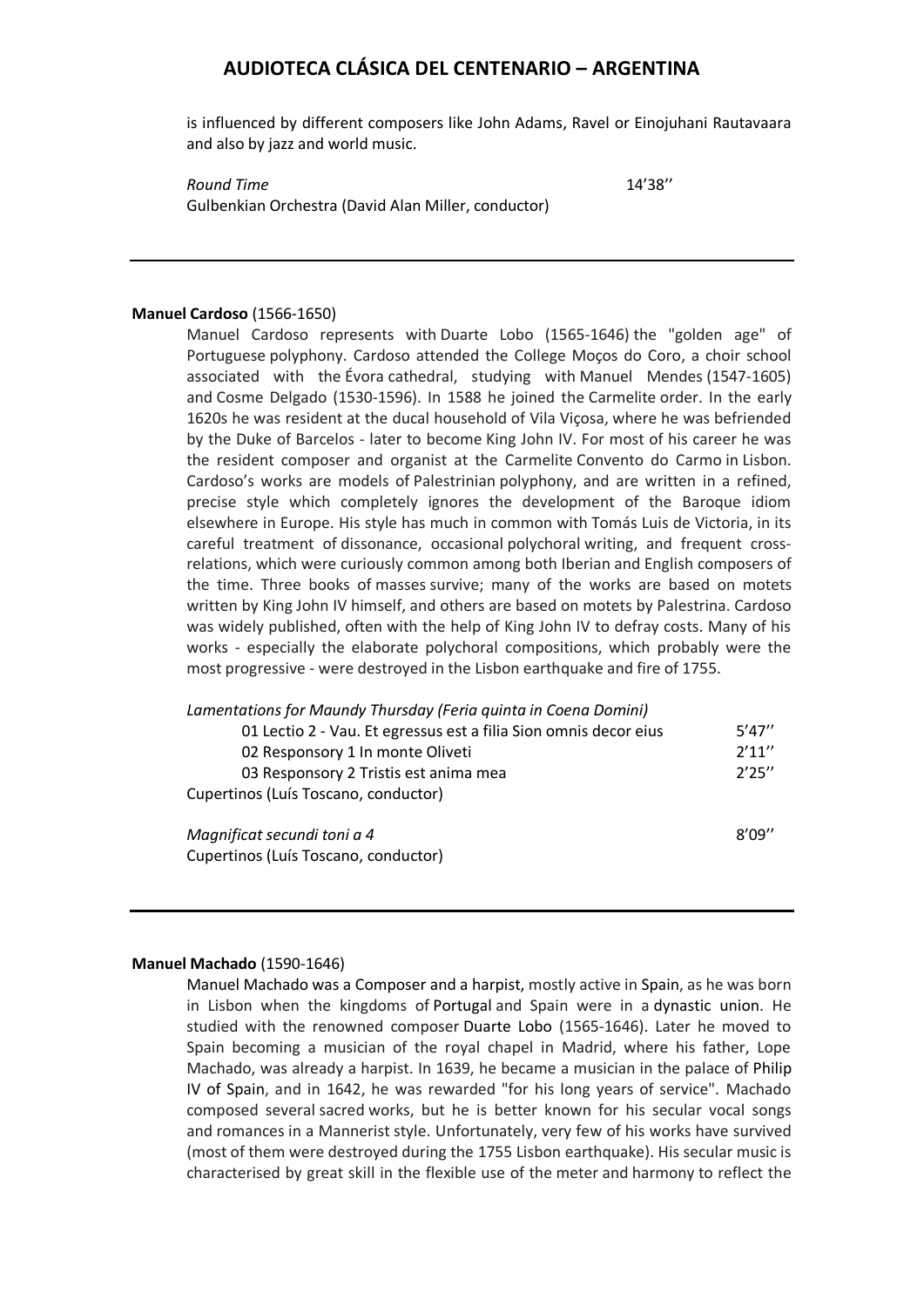content of the poems. Machado's highly expressive word-painting, with rich chromatism, unexpected modulation and dissonant chords (such as augmented chords or inverted seventh chords, which would have caused considerable impact in his own time), associated with typical Petrarchan love lyrics, make his romances comparable in style and quality to the Italian late-period madrigals, such as those of Marenzio or Monteverdi. His known compositions are found in the most important songbooks of his time, such as the *Cancionero de la Sablonara*, which indicates that he probably enjoyed a considerable popularity. He died in Madrid.

*Romances and songs*

| 01 Dos estrellas le siguen    | 6'29'' |
|-------------------------------|--------|
| 02 Qué bien siente Galatea    | 1'53'' |
| 03 A ti digo, ampo de fuego   | 3'23'' |
| 04 En tus brazos una noche    | 3'10'' |
| 05 Avejuela que al jazmín     | 1'25'' |
| 06 Qué entonadilla que estaba | 1'17'' |
| 07 Afuera, afuera             | 3'17'' |

Sete Lágrimas (Filipe Faria & Sérgio Peixoto, directors)

Sete Lágrimas (which means "Seven Tears") takes its name from the innovative collection of dances by the renaissance composer John Dowland (1563-1626). The group performed all over the world and has also worked with folk, jazz and worldmusic musicians.

### **Manuel Rodrigues Coelho** (1555-1635)

Rodrigues Coelho is the first important Iberian keyboard composer since Antonio de Cabezón (1510-1566). Coelho probably received early education at the Elvas Cathedral. He may also have studied at the Badajoz Cathedral, where he worked as organist from 1573 to 1577. At some point during the 1580s Coelho returned to Elvas and worked at the cathedral there. He left the post in 1602 after becoming court organist at Lisbon. The composer's surviving works are preserved in a 1620 print dedicated to Philip II of Portugal, as the earliest surviving Portuguese keyboard print. Coelho's most important compositions are his *tientos,* which are very long (200–300 bars on average), multisectional pieces. The harmonic language is simple and clear in sharp contrast to the contemporary Italian composers (like Ascanio Mayone and Girolamo Frescobaldi); the contrapuntal techniques are reminiscent of Sweelinck.

*Second Tento (Fantasia) of the 2nd Tone* 8'28'' João Vaz (organ) João Vaz is probably the main and most active organist in Portugal nowadays.

### **Marcos Portugal** (1762-1830)

Marcos Portugal achieved great international fame for his operas. He's the most important portuguese operatic composer ever and he was the only one who, having established himself in Italy, developed a legitimate international career, becoming a leading figure of the international operatic scene of the late 18th and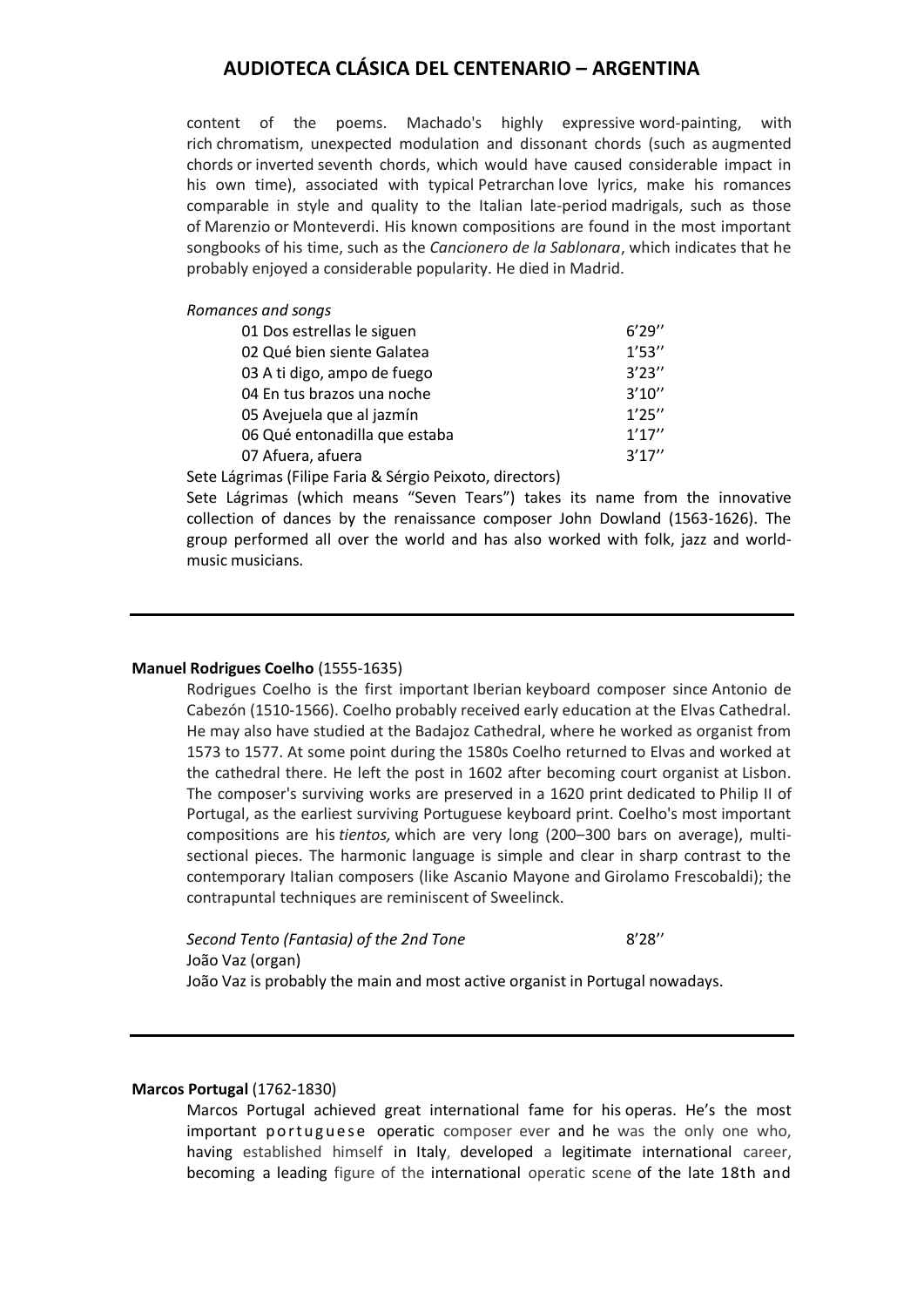19th Centuries. He composed about fifty operas. He was born in Lisbon and studied music at the Patriarchal Seminary where, as a 14 year-old student, he wrote his first work, a *Miserere*. He later worked as composer and organist at the Patriarchal Cathedral, and was *maestro* at the Theatre of Salitre in Lisbon. He lived in Italy from late 1792 to 1800. Back in Portugal, he became *maestro* at the São Carlos National Theatre in Lisbon and was appointed music master at the Patriarchal Seminary in Lisbon. He continued to write operas and a large number of religious works, until the Prince Regent summoned him to the Portuguese colony of Brazil in 1811. Upon arriving, Marcos was appointed music master to the sons and daughters of the Prince Regent and became the official Royal Composer. He remained in Rio de Janeiro when the Portuguese Court returned to Portugal in 1821. He worked for his pupil, the First Emperor of Brazil, Dom Pedro, as he had previously served his father, King John VI of Portugal. He died as a Brazilian citizen in Rio de Janeiro in 1830.

### *Le Donne Cambiate (The Mistress and the Maid or The Triumph of Humility)* Libretto by Giuseppe Maria Foppa (1760-1845)

| 01 Overture - Sinfonia                                                      | 4'15''  |
|-----------------------------------------------------------------------------|---------|
| 02 Act I - Terzetto (Conte, Lucindo, Biagio)                                | 5'22''  |
| 03 Act I - Aria (Ernesta)                                                   | 4'12''  |
| 04 Act I - Quartetto (Lucindo, Ernesta, Biagio, Conte)                      | 5'32''  |
| 05 Act I - Recitativo e Duetto (Conte, Ernesta)                             | 7'02''  |
| 06 Act I - Cavatina (Carlotta)                                              | 2'55''  |
| 07 Act I - Recitativo e Menuetto (Pellegrino)                               | 2'48''  |
| 08 Act II - Recitativo ed Aria (Biagio)                                     | 4'13''  |
| 09 Act II - Duetto (Erenesta, Biagio)                                       | 5'36''  |
| 10 Act III - Aria (Carlotta)                                                | 3'13''  |
| 11 Act III - Aria (Conte)                                                   | 4'32''  |
| 12 Act III - Recitativo ed Aria (Ernesta)                                   | 5'14''  |
| 13 Act III - Finale (Ernesta, Conte, Lucindo, Carlotta, Biagio, Pellegrino) | 14'10'' |

Contessa Ernesta - Ana Paula Russo (soprano)

### Carlotta - Ana Ferraz (soprano)

Conte Fricandò - Jorge Vaz de Carvalho (baritone)

Biagio - Luís Rodrigues (baritone)

Lucindo - Alberto Lobo da Silva (tenor)

Pellegrino - Nuno de Villalonga (baritone)

### **Synopsis**

*Le Donne Cambiate* (literally "The Switched Ladies") is an opera in three acts.

**Act 1:** In the garden outside the Count's Palace Count

Fricandò is desperate about the demands made by his wife, Countess Ernesta, and tells Lucinda (his wife's gentleman-servant) and Biagio (the shoemaker) of his dilemma. He threatens to nee to America, following her latest whim - a six-yard train for her dress. Biagio brings the shoes the Countess ordered from him the day before and declares that the only way to tame her is to beat her with a stick. The Count asks Biagio to pardon the way she is bound to treat him when he delivers the shoes and offers a ducat for each time she insults him. The three of them hide as the Countess comes out of the palace. Countess Ernesta sings of her frustration with her husband, whom she regards as old, jealous, wearisome and constantly whining. How good it would be to have a young husband, but that is out of the question. Unseen by the Countess, the Count asks Lucinda to go and talk to her. In the Quartet that follows Lucinda tries to act as negotiator between them. The

City of London Sinfonia (Álvaro Cassuto, conductor)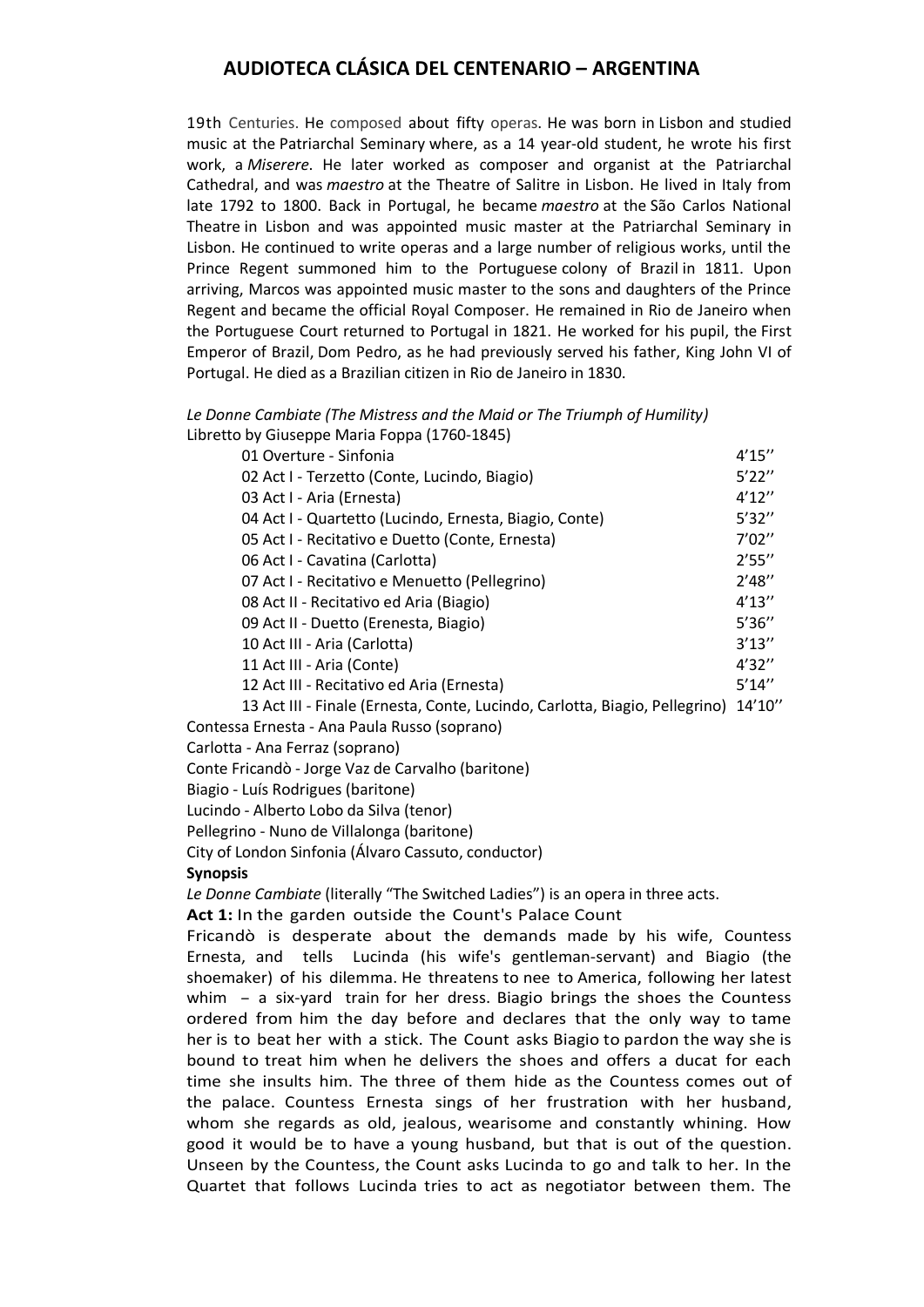Count promises her all she wants except the six-yard train. She insists on the train and argues with the Count about its length. Biagio encourages the Count to stick to his guns, while Lucindo tries to find a compromise. Lucindo cautions both to be prudent but neither will yield. Lucinda departs and Biagio gives the Countess her new shoes to try on. Finding them rather tight, she flings them at him. In the course of their exchange, she insults him six times, for which he afterwards receives six ducats from the Count. The Count tries to get round the Countess but she rejects his overtures. He begins by trying to establish that it is he who should govern the household. She clarifies who governs by giving him a slap. He then suggests going out for a walk and having dinner with her, but she is not the least bit interested. All he suggests, the Countess declines. The Count capitulates entirely to her demands. He sings of how women blind men into contentment; she about how to catch a man and keep him. The Count departs. A pilgrim appears and asks the Countess for alms. She refuses arrogantly and leaves the scene. Biagio's wife, Carlotta, enters peddling pigeons and other simple fare. The pilgrim asks her for alms. As she has no money, Carlotta gives him two eggs from her basket. The pilgrim promises that she will go up in life. While Carlotta imagines how life would be as an aristocrat, miming airs and graces, Biagio appears and thinks she is drunk. Both leave. It turns to night. During a Minuet, the pilgrim casts a spell on the two women, so that the Countess is transformed into Carlotta and vice versa.

### **Act 2:** InBiagio's workshop

Countess Ernesta, with the appearance of Carlotta, is asleep. Biagio enters, wondering how he himself got drunk and fell asleep. Though aware of Carlotta 's qualities, he sings of women 's cunning and trickery. He calls Ernesta, believing from her appearance that she is his wife, to bring him a drink. She is at a loss. Biagio thinks that she is still drunk and begins to beat her. Ernesta brings him the drink but is livid and almost uncontrollable.

### Act 3: In a room at the Count's Palace

Carlotta, with the appearance of the Countess, does not understand how she comes to be so well dressed. She is terrified that Biagio will find her like that and tries to run away from Lucinda, who believes she is the Countess and treats her with all due respect. Carlotta sings of her confusion. The Count enters and is greatly surprised by the humility of the woman he believes is his wife. He sings of his own surprise and contentment. Ernesta enters, insisting that she is the real Countess, but, since she looks like Carlotta, the Count and Lucindo are convinced she is mad. Ernesta is full of repentance. As the *Finale* begins, Ernesta and Carlotta are both dumbfounded at the situation. Biagio enters in fury at Carlotta's (actually Ernesta's) running out of the hou se, threatening to beat her when they are alone again back home. When Biagio asks her for a kiss, she insists on her fidelity to her husband, the Count. The confusion reaches a climax, when the pilgrim enters and calls for silence. He asks for all to remain still, while he turns the ladies back into themselves. All are stupefied and ask how such a thing could have happened. The pilgrim explains that his magic wand was responsible for everything. The ladies curse the wand, while the gentlemen bless it. It is Humility that governs. All rejoice.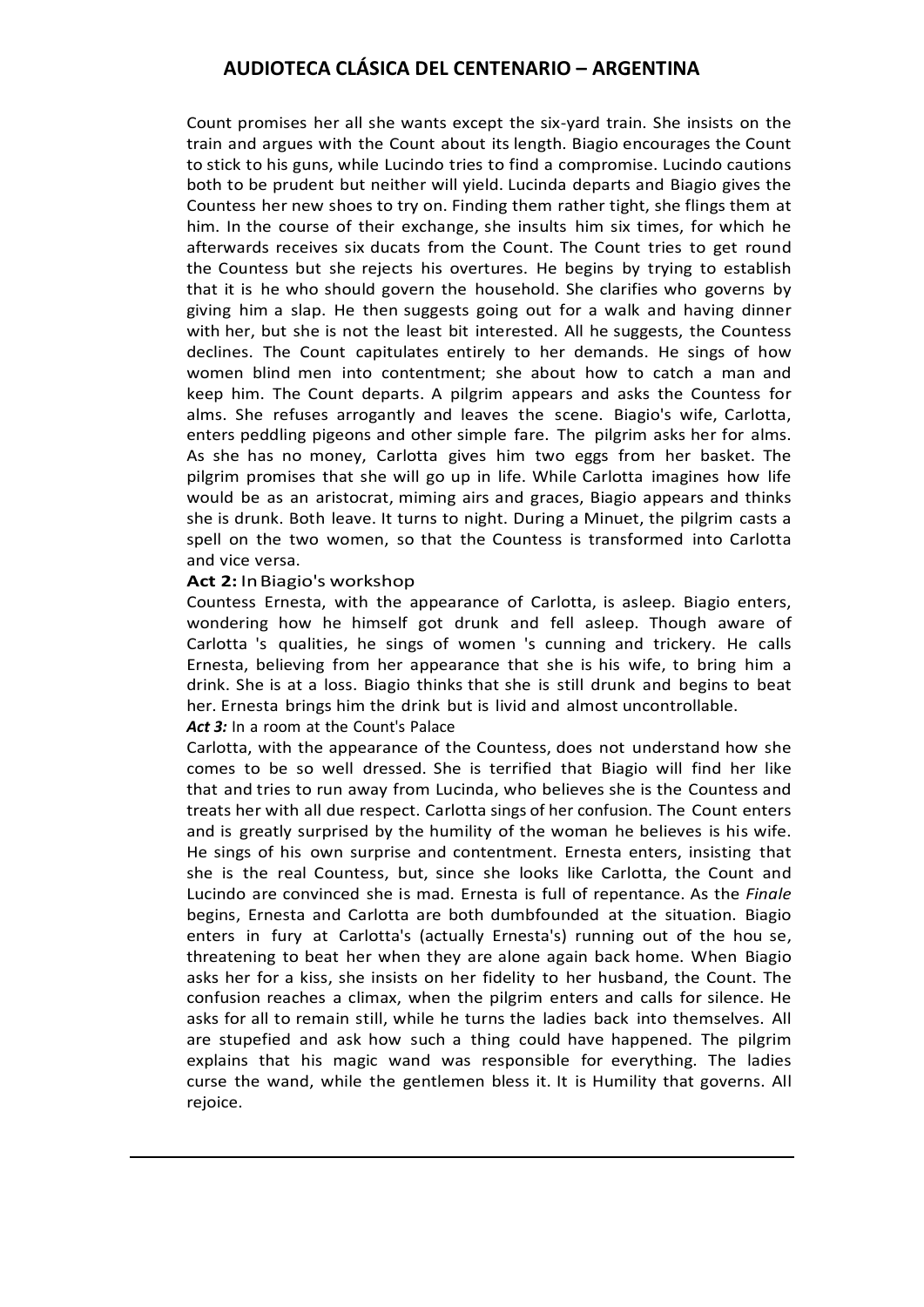### **Maria de Lourdes Martins** (1926-2009)

Maria de Lourdes was born in Lisbon, Portugal, the daughter of Lisbon Conservatory teacher. She studied at the Lisbon Conservatory with Santiago Kastner and continued her studies in composition with Jorge Croner de Vasconcellos. After completing her studies, Martins took a position teaching at the Lisbon Conservatory. She introduced the Orff-Schulwerk system from the Salzburg Mozarteum in Portugal, and won the Calouste Gulbenkian Foundation Composition Award two times.

| 3 Waltzes<br>Erzsébet Tusa (piano) | 5'28'' |
|------------------------------------|--------|
| Sonatina for Wind Quintet          |        |
| 01 Vivo                            | 1'32'' |
| 02 Calmo                           | 2'07'' |
| 03 Scherzo                         | 1'32'' |
| Lisbon Soloists Quintet            |        |

### **Miguel Azguime** (1960-?)

Miguel Azguime was born in Lisbon. Distinguished for originality and diversity, his musical world reflects an approach that relies on his multifaceted capabilities as composer, performer and poet. From 1975 to 1982 he studied percussion and founded various groups performing jazz and improvised music. In 1984 he went to Darmstadt, where he studied percussion with James Wood and composition with Brian Ferneyhough. In 1985, together with Paula Azguime, he founded the Miso Ensemble, a duo recognized by the public and critics alike as one of the most important Portuguese contemporary music ensembles. Miguel Azguime has composed music for diverse formations - instrumental and/or vocal with or without electronics, tape music, sound poetry, and also music for exhibitions, sound installations, electroacoustic theatre, dance and cinema. The multimedia opera *Salt Itinerary* (2003/06) was his major success, reflecting on art and madness, revolving words as sources of sound mixed with video. Miguel Azguime was the founder and is still the director of the Miso Music Portugal, artistic director of the independent record label Miso Records and of the Sond'Ar-te Electric Ensemble. Since 1995 he has been developing the first Portuguese Loudspeaker Orchestra dedicated exclusively to the performance of electroacoustic music. As researcher he has been working on the development of real time computer music.

| <b>Beyond The Seas</b> |        |
|------------------------|--------|
| 01 Sea                 | 1'15'' |
| 02 Origin              | 3'12'' |
| 03 Mats                | 2'03'' |
| 04 Amazement           | 3'17'' |
| 05 Scriptures          | 4'03'' |
| 06 Journey             | 2'44'' |
| 07 Metamorphosis       | 2'58'' |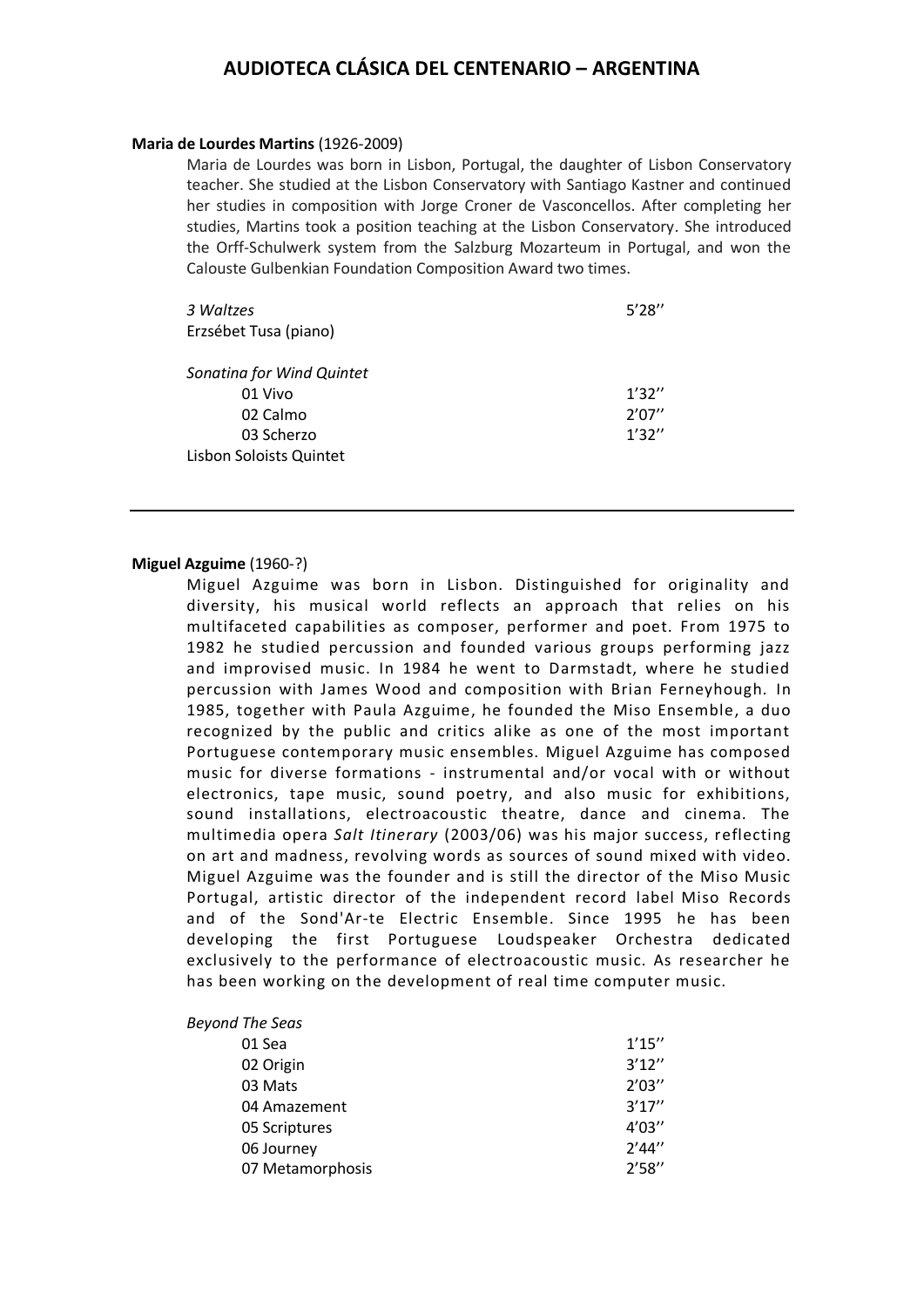| 08 Diffraction                                                                       | 7'10'' |
|--------------------------------------------------------------------------------------|--------|
| 09 Bottomless                                                                        | 2'42'' |
| 10 Clues                                                                             | 3'13'' |
| 11 Communications                                                                    | 4'49'' |
| 12 Beliefs                                                                           | 1'43'' |
| 13 Lament                                                                            | 1'32'' |
| 14 Machination                                                                       | 1'31'' |
| 15 Port                                                                              | 4'32'' |
| 16 Vessel                                                                            | 8'54'' |
| 17 Invocation                                                                        | 4'32'' |
| Alain Neveux (piano)                                                                 |        |
| Paula Azguime (flutes)                                                               |        |
| Erica Mandillo (soprano)                                                             |        |
| Perseu Mandillo (cello)                                                              |        |
| Miguel Azguime (percussion & electronics)                                            |        |
| This work was comissioned as the music backgorund of the Pavillion for the Knowledge |        |
| of the Seas in Universal Expo 98 held in Lisbon.                                     |        |

#### **Nuno Côrte-Real** (1971-?)

Nuno Côrte-Real studied piano, guitar and composition at the Lisbon Music Highschool. He lived in the Netherlands from 1996 to 2002, graduating in the Roterdam Conservatory with Klaas de Vries. He is also conductor and founder of the Ensemble Darcos, a very active portuguese chamber music group. He teached composition at the Oporto Music Highschool.

*Voluptuousness Op.* 35 8'22" Filipe Quaresma (cello) Mats Lidström (cello) Helder Marques (piano)

#### **Pedro de Escobar** (c. 1465-1535)

Pedro de Escobar was born at Oporto, in Portugal, but nothing is known of his life until he entered the service of Isabella I of Castile in 1489. His surname is of Castilian origin, and maybe he was born to Castilian immigrants, or descendants, established in Oporto. But Castilians regarded him as Portuguese. He was a singer in the Catholic Queen's chapel for ten years, and clearly was working as a composer as well; in addition he was the only member of her chapel described in court records as Portuguese. In 1499 he returned to his native Portugal, but in 1507 he went back to Spain as chapel master at the cathedral in Seville. While there he had charge of the choirboys, having to take care of their room in addition to having to teach them to sing; he complained of low pay, and eventually resigned. In 1521 he was working in Portugal, as chapel master for prince Dom Afonso, son of King Manuel I of Portugal. His career seems to have ended badly, however. In the final record of his life there is a mention in a document of 1535 that he was an alcoholic and living in squalor. He died in Évora (Portugal).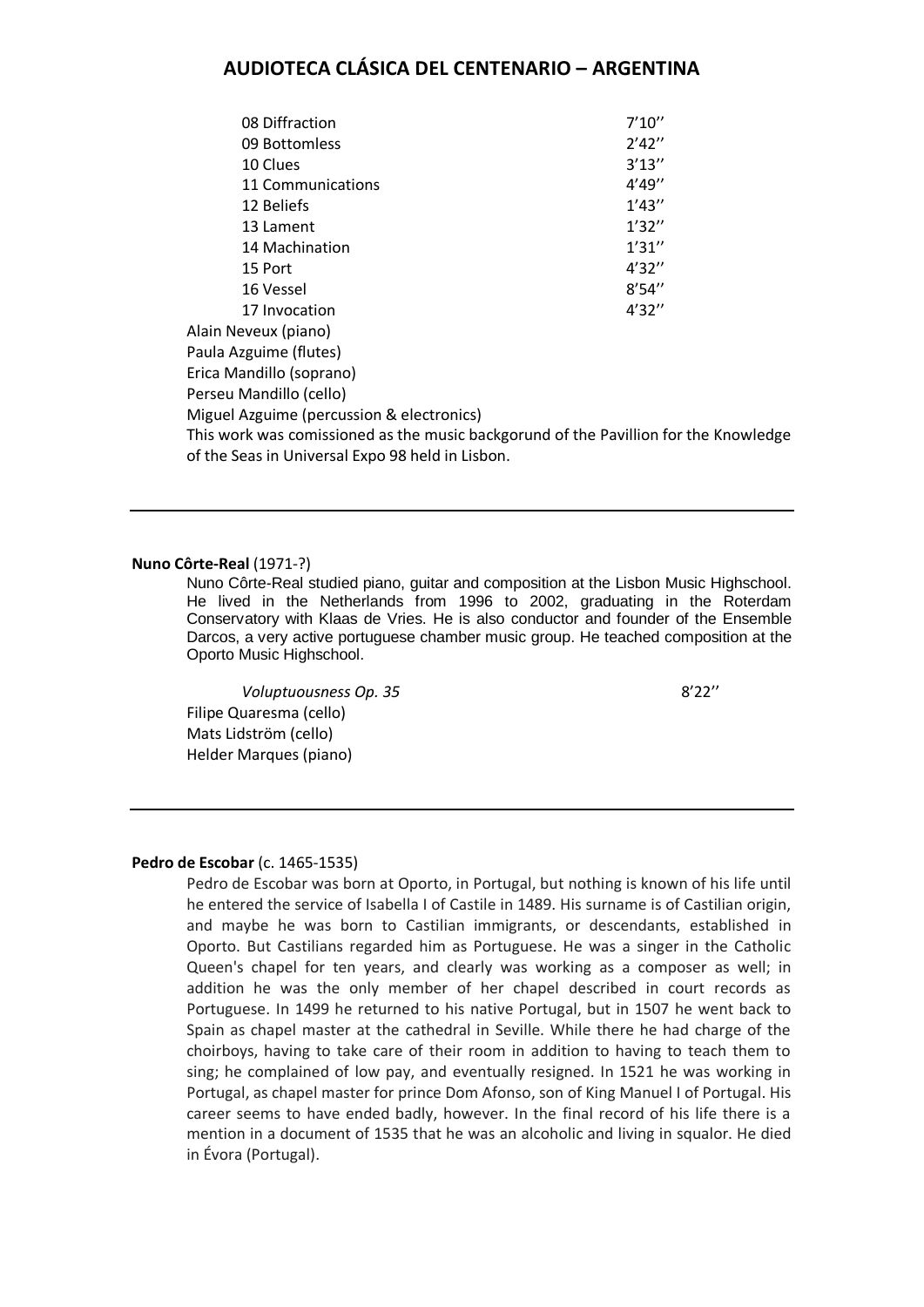*Clamabat autem mulier* 3'08'' Ars Nova (Bo Holten, conductor)

#### **Pedro Faria Gomes** (1979-?)

Pedro Faria Gomes studied composition with Eurico Carrapatoso at the Lisbon Music Highschool. He won several prizes and was comissioned to create the music representing Portugal at the Universal Expo 2008 at Zaragoza (Spain). Later he graduated at the Royal College of Music in London with Mark-Anthony Turnage. He teaches composition at the Cardiff University (UK).

| Two Fantasies            |        |
|--------------------------|--------|
| 01   About Mozart        | 3'35'' |
| 02 II About Copland      | 2'18'' |
| António Rosa (clarinet)  |        |
| António Oliveira (piano) |        |

#### **Ruy Coelho** (1889-1986)

Ruy Coelho was a conductor, pianist and music critic beside a Composer, and was quite forgotten probably due to some controversy and stands against some other composers, and mainly for supporting the regime under the rule of the dictator Oliveira Salazar. He studied in the Lisbon Conservatory but also abroad with Engelbert Humperdinck, max Bruch, Arnold Schönberg and Paul Vidal. He equally admired composers like Manuel de Falla and Igor Stravinsky. He composed operas, music for ballets and movies, and also some concertos and chamber music. He adopted a nationalistic approach regarding music, claiming ffor instance that operas should be written and sanged in portuguese instead of italian. The strong public controversy opposing him to progressive composers such as Luís de Freitas Branco, Lopes-Graça or Vianna da Motta harmed his reputation although his music is now under a better scrutiny since it reveals a rich musical underground beside all the fuzz generated in the prior confrontations.

*Sonata for Violin and Piano nr. 2*

| 01   Recitative        | 5'15'' |
|------------------------|--------|
| 02 Il Poco lento       | 6'06'' |
| 03 III Allegro deciso  | 6'17'' |
| Vasco Barbosa (violin) |        |
| Grazi Barbosa (piano)  |        |
|                        |        |

*The Princess With The Iron Shoes* 11'16"

RDP Symphony Orchestra (Silva Pereira, conductor)

This ballet piece was written in 1912, and starts with the figure of a little princess with beautiful blond hair looking at a mirror. Suddenly comes an old ugly woman asking her to let her comb the princess hair since it was so beautiful. The little girl, quite frightened, refused. And so the witch cursed the Princess: "You will have to dance every night with the Devil in hell until you have worn out seven pairs of iron shoes!"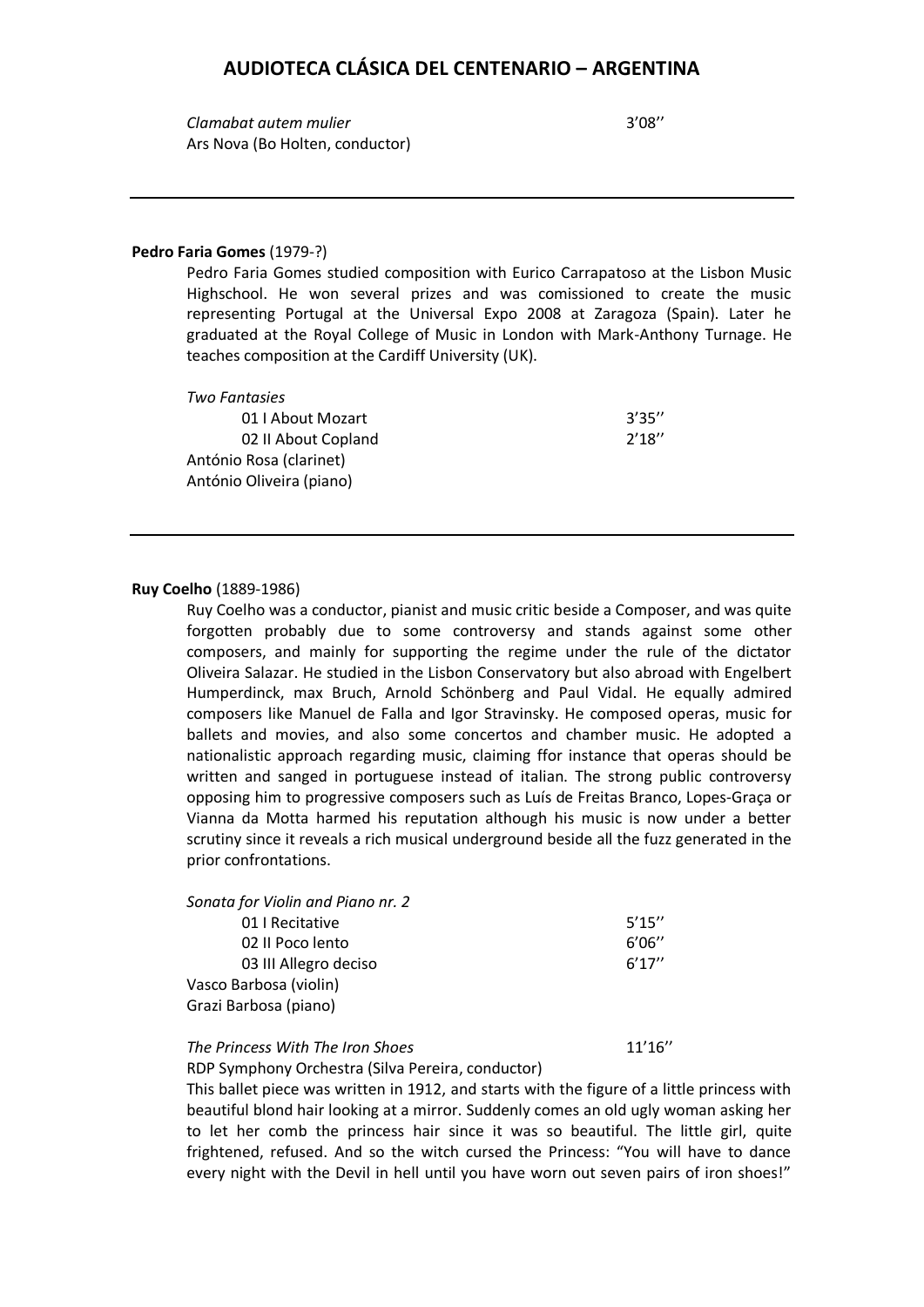And that very night, on the last stroke of midnight, as the Princess was sleeping, she was snatched away by the Devil!

### **Sérgio Azevedo** (1968-?)

Sérgio Azevedo was born in Coimbra, and studied composition with Fernando Lopes-Graça before graduating at the Lisbon Music Highschool. He won several composition prizes and published quite a lot of tonal music, showing influences of composers like Poulenc, Britten or Bernstein with some jazz and world music inputs.

| Sinfonietta Semplice |  |  |
|----------------------|--|--|
|----------------------|--|--|

| 01   Allegro vivace               | 2'48'' |
|-----------------------------------|--------|
| 02 II Nach Mahler - Quase Minueto | 3'02'' |
| 03 III-IV Pastoral-Festivo        | 6'56'' |
|                                   |        |

Mahler Chamber Orchestra (Nuno Côrte-Real, conductor)

This work shows a neo-classical approach to music, much like Britten Simple Synmphony.

| Trio for Oboe, Bassoon and Piano (Hommage to Raoul Duffy) |  |
|-----------------------------------------------------------|--|
|-----------------------------------------------------------|--|

| 01 I Pas tès vif        | 5'00'' |
|-------------------------|--------|
| 02 Il Intermède         | 2'39'' |
| 03 III Rigaudon         | 6'24′′ |
| Guilherme Sousa (oboé)  |        |
| Paulo Ferreira (basoon) |        |

Pedro Costa (piano)

This work evoques the french fauvist painter Raoul Duffy (1877-1953) which developed a colorful, decorative style that became fashionable for designs of ceramics and textiles, as well as decorative schemes for public buildings. He is noted for scenes of open-air social events. He was also a draftsman, printmaker, book illustrator, scenic designer, a designer of furniture, and a planner of public spaces.

### **Telmo Marques** (1963-?)

Telmo Marques studied piano at Oporto Conservatory and Highschool and got a Master of Arts degree at the Surrey University (UK). He wrote music for movies, theater and commercials.He teaches piano jazz and composition at the Oporto Music Highschool.

Guide to the Glory **4'35''** 

Sérgio Carolino (tuba)

Portuguese Symphonic Band (Francisco Ferreira, conductor)

This piece evoques the power of fanfares throughout History, announcing battles and funerals but also triumphs and simple games. The soloist, Sérgio Carolino (1973-?) is actually the most notable portuguese tuba player with international recognition, many times prizewinner, soloist member of the Oporto Casa da Música Symphony Orchestra, playing with equal mastery both classical music and jazz repertoire.